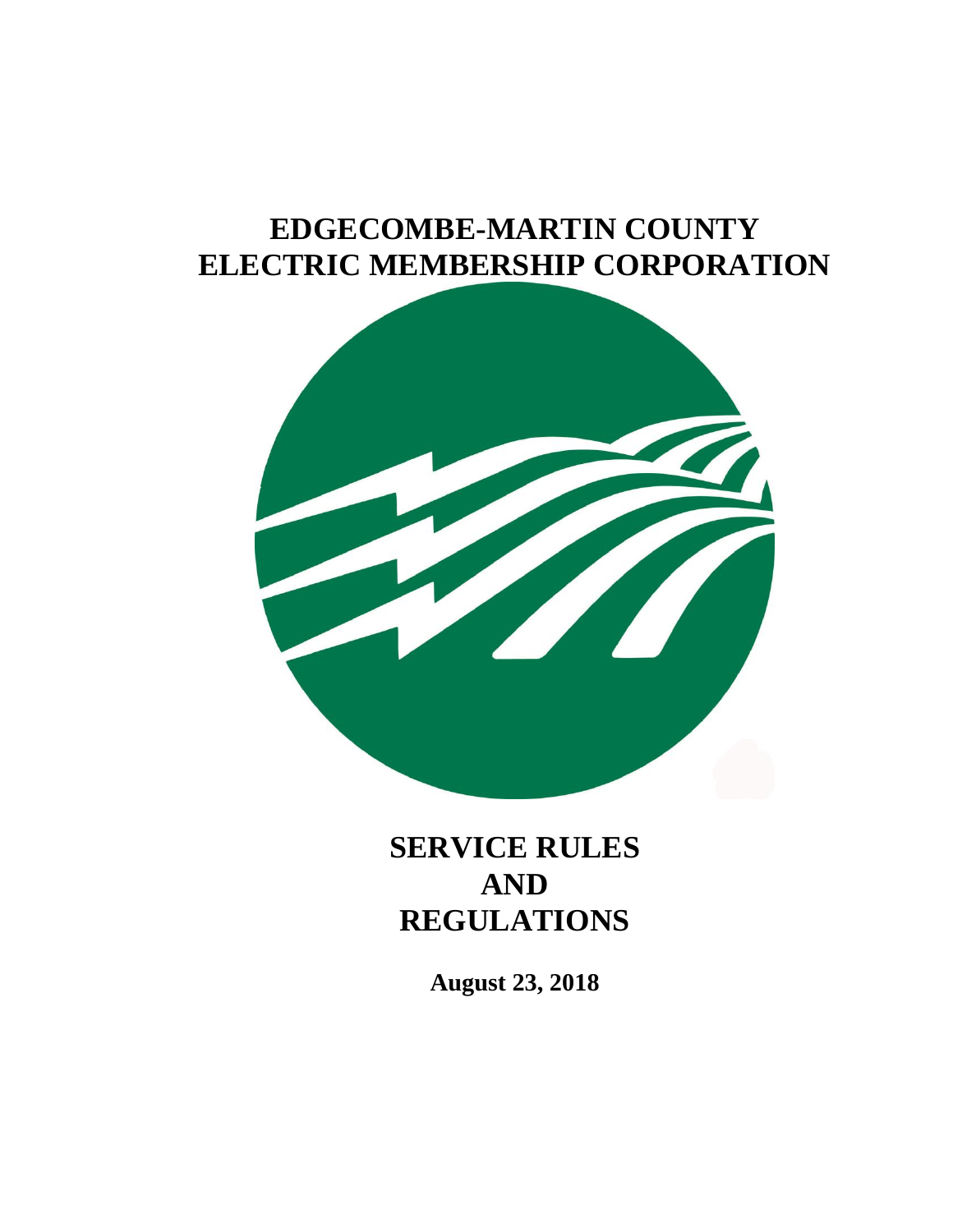# **EDGECOMBE-MARTIN COUNTY ELECTRIC MEMBERSHIP CORPORATION SERVICE RULES AND REGULATIONS August 23, 2018**

# MEMBERSHIP AGREEMENT WITH CONSUMER/OWNER

#### STATEMENT OF NONDISCRIMINATION

# DEFINITIONS

# **ELECTRIC SERVICE AVAILABILITY**

- Application for Membership
- Security Deposit
- Additional Service Connections
- Area Coverage and Line Facilities
- Specific Extension Policy
- Relocating a Line at Member's Request
- Metering Facilities
- Security Lights

# **CONDITIONS OF SERVICE**

- General Conditions
- Standard Supply Voltages
- Service Interruptions
- Right-of-Way Maintenance
- Power Factor
- Foreign Power, Parallel Service, Standby Generation
- 207 Oualifying Facilities and Independent Power Producers
- Resale of Power
- Line and Facilities Conversion and Relocation
- Energy Management Assistance
- Service Cable Use in Wiring Service Entrances
- Service Requirements on Bulk Barns
- Disconnect Switch Requirements
- Water Heaters

# **BILLING**

- Responsibility to Read Meter
- Due Dates and Failure to Pay
- Multiple Services
- Bill in Dispute
- Method of Payment
- Returned Checks/Credit Card Charge Backs
- Correction for Errors
- Credit
- Unavoidable Cessation of Using Electric Service
- Billing of Wholesale Power Cost Adjustment (Schedule WPCA)
- Collection / Disconnection Rule
- Capital Credit Payments to Estates with Preferred Claims
- Drafts
- Payment Agreements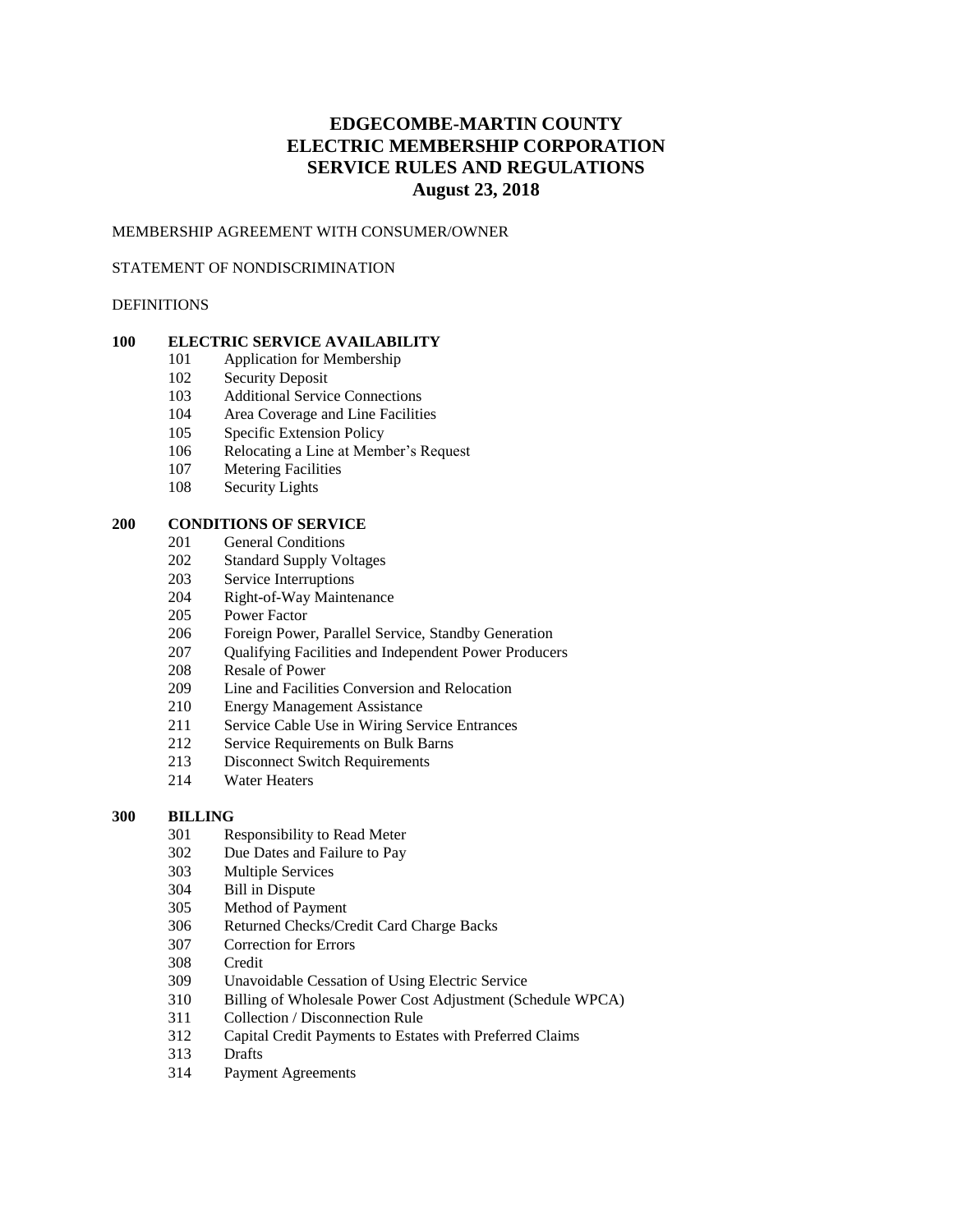# **400 DISCONNECTION AND RECONNECTION**

- 401 Disconnection of Services by Cooperative
- 402 Cold Weather Disconnection<br>403 Reconnection of Service by C
- Reconnection of Service by Cooperative
- 404 Termination of Service by Member
- 405 Removal of Idle Services
- 406 Security Light Reconnects/Disconnects

# **500 COOPERATIVE AND MEMBER OBLIGATIONS**

- 501 Approval and Cooperative's Board Authority
- 502 Responsibility of Member and Cooperative
- 503 Complaint Procedure

# **APPENDIX 1 TYPES OF SERVICE**

Standard Classifications Temporary Service Construction Service

LIST RATE SCHEDULES OTHER SERVICE CATEGORIES

# **APPENDIX 2 SCHEDULE OF CHARGES**

# **APPENDIX 3 BUDGET BILLING**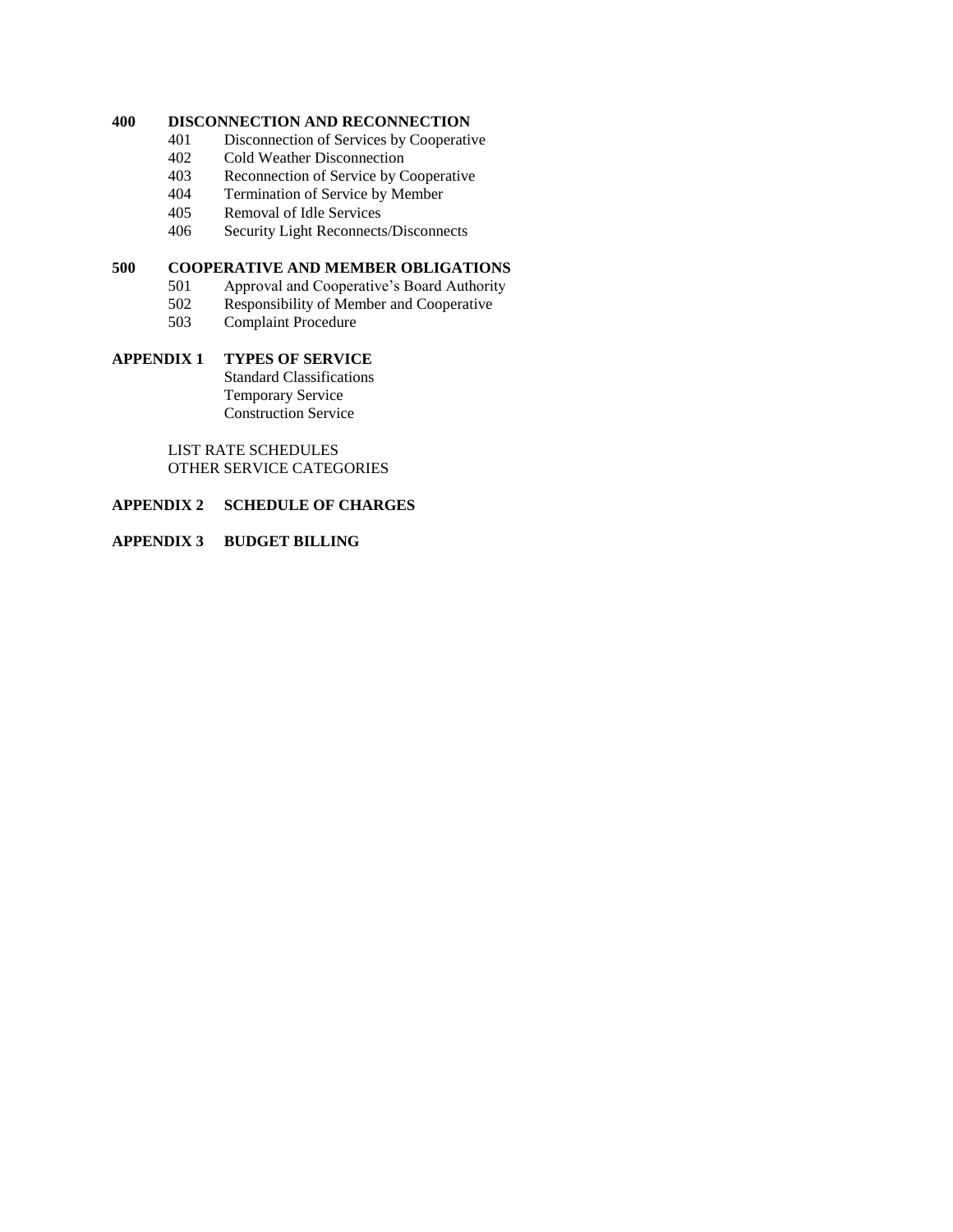#### **MEMBERSHIP AGREEMENT WITH CONSUMER/OWNER**

These Service Rules and Regulations, as part of the Service Agreement between Edgecombe-Martin County Electric Membership Corporation and the Member, govern the supply and receiving of electric service. Membership is available to all persons within the service area of the Cooperative on a non-discriminatory basis as set forth in the Bylaws of the Cooperative. This document highlights the main points found in the Service Agreement and does not constitute a contract between the Cooperative and the Member.

As a Member of the Cooperative, you are both a consumer and an owner of the Cooperative. You have the right to vote in selecting the Cooperative's Board of Directors. The Board of Directors sets policies that determine how the Cooperative operates.

We take great pride in providing you with quality service. Quality service is our most important product. We will endeavor to maintain at all times the quality service that you expect and deserve; however, we cannot guarantee continuous and uninterrupted service.

The general summary of your rights to service are as follows:

- 1. You have the right to electric service if you establish satisfactory credit and provide the Cooperative with necessary and reasonable access to your property for your electric service and that of neighboring property.
- 2. Any cash deposit you make will be interest bearing and refundable after twenty-four (24) consecutive months of maintaining the status of Member in Good Standing for payment of your electric bill.
- 3. You have 25 days after the billing date shown on your electric bill to pay your electric bill. After 25 days, the bill will be considered past due.
- 4. The Cooperative will notify you with the next month's bill that you have at least seven (7) days before your electric service can be disconnected for failure to pay. This notice will explain the reason why the Cooperative plans to disconnect the service, state the date after which the service may be disconnected and explain what you can do to keep the service from being disconnected. The disconnect notice will state the Cooperative's office can be contacted prior to the disconnection date to discuss credit arrangements if you cannot pay the bill.
- 5. As a Member you can name another person to receive a copy of any disconnect notice. This other person may be able to help you avoid having your electric service disconnected but is not obligated to pay the bills.
- 6. You have the responsibility to notify the Cooperative in writing if there is someone in your household who is either chronically or seriously ill, disabled or on an electrically operated life support system. In that case, you have the right to special handling of your account should service become subject to disconnection for your failure to pay your electric bills.
- 7. If the Cooperative plans to disconnect your electric service because you have not paid your electric bills and if you can show that you are unable to pay your account at once, you have the right to make installment payments, with interest accruing, designed to pay your account in full within six months. If you cannot pay your account by installments, the Cooperative cannot disconnect your service (between December 15 and March 15) without notifying the North Carolina Rural Electrification Authority if there is a person 65 years or older or disabled person in your household and if you are eligible and certified to receive energy assistance from the local social services department.
- 8. The Cooperative will not disconnect electric service after 4:00 p.m. on a Friday or on a weekend or a legal holiday for non-payment.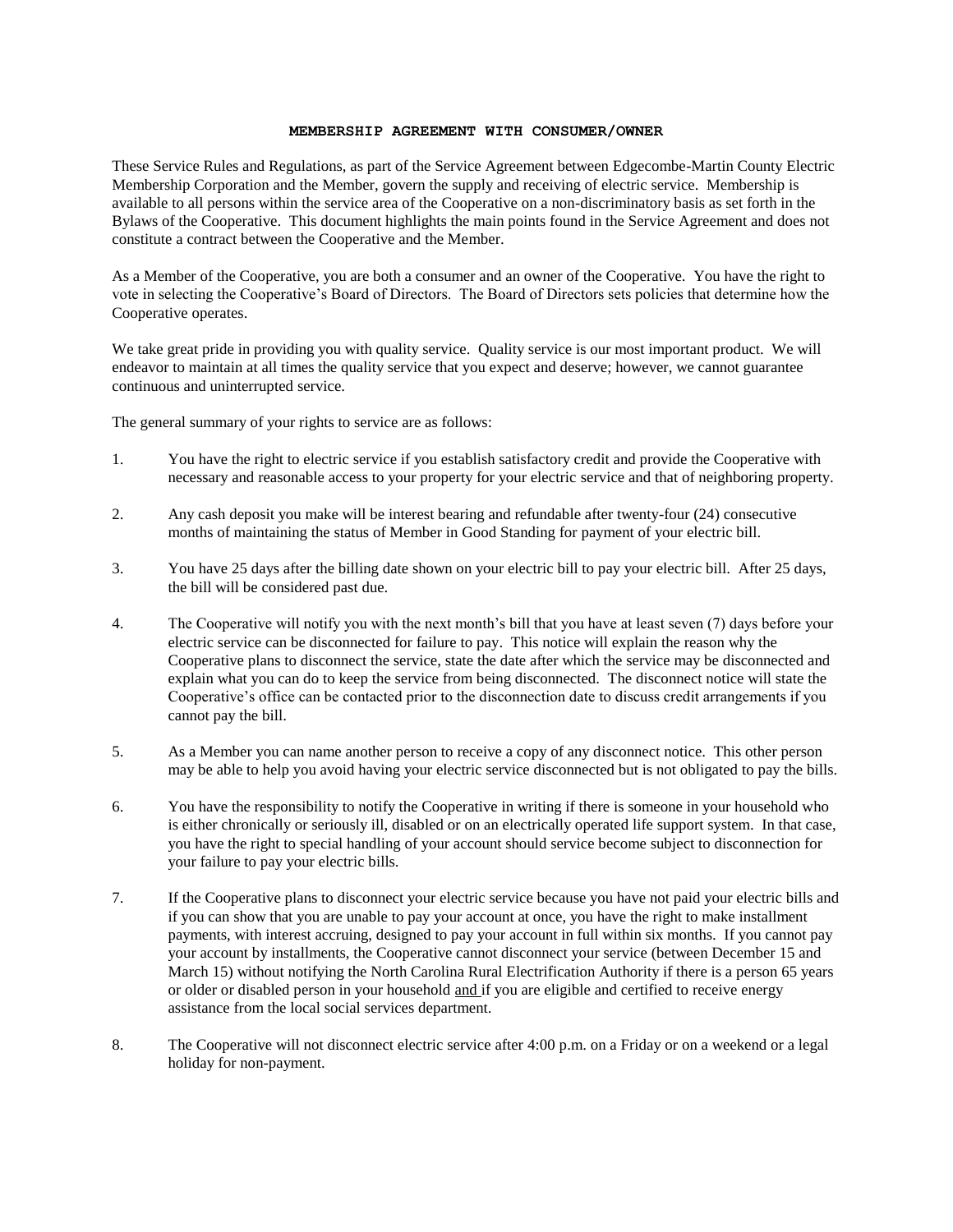- 9. You have the right to have the Cooperative test your electric meter for accuracy and to have a report of the test results given to you. A fee, paid in advance, will be charged for the testing; the fee will be refunded if the meter is found to be outside acceptable accuracy limits.
- 10. You will be offered a New Member orientation including, but not limited to, explanation of Cooperative principles, bylaws, rates, meter reading, rebates, loans, reporting of power failure, statement of nondiscrimination and conservation practices when you are accepted for membership in the Cooperative. The Cooperative will send you upon request, without charge, a copy of your billing information of the past twelve months.
- 11. A full and prompt investigation will be made of all service complaints. The recommended order for handling quality-of-service or billing complaints is as follows:
	- a) File a complaint at the local Cooperative office and allow reasonable time for investigation, advice, and action.
	- b) File a complaint with the Cooperative CEO, providing information and results from initial complaint and/or naming local Cooperative personnel who handled the complaint. Allow reasonable time for the CEO to act.
	- c) File a complaint with the North Carolina Rural Utilities Service, 430 North Salisbury Street, Dobbs Building, Raleigh, North Carolina 27611, (919) 733-7513. Allow reasonable time for the Authority to act.
	- d) If the results are still not satisfactory, file a written complaint with the Cooperative's Board of Directors. Allow reasonable time for the Board to act.
- 12. You may request and have installed by the Cooperative at your expense, types of service that exceed what is normally supplied, provided that they meet the general conditions in the Service Rules and Regulations. If you need such services, please call us.
- 13. As a member of this Cooperative, you will share in margins called Capital Credits, which are assigned in the Members' names. The refunding of the Capital Credits is at the discretion of the Board of Directors.

#### **Office and Service Hours**

The Cooperative's general office is located at 679 N. C. Highway 33 East, Tarboro, N.C.

The office is open for business between the hours of 8:00 a.m. and 5:00 p.m. Monday through Friday. Routine and regular service work is performed during these office hours, except that no routine or regular service work will be performed on Saturdays, Sundays, and holidays. Service work for unusual conditions or circumstances may be arranged at other times upon request. Emergency service work is performed 24 hours a day, 7 days a week.

Service personnel may be reached by calling 1-(252)-823-2171 or 1-(800)-445-6486.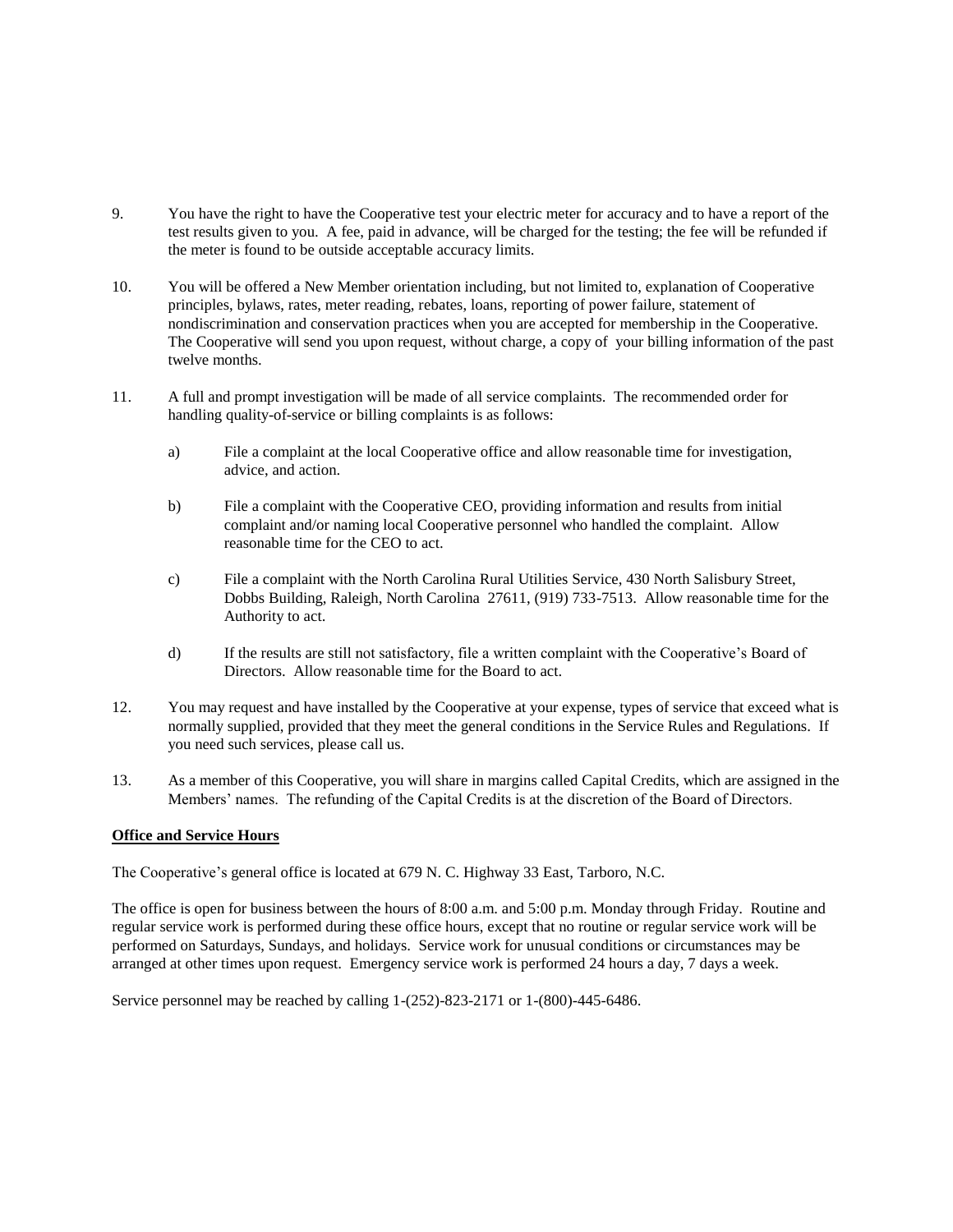# **STATEMENT OF NONDISCRIMINATION**

Edgecombe-Martin County Electric Membership Corporation is the recipient of Federal financial assistance from the U.S. Department of Agriculture (USDA). The USDA prohibits discrimination in all its programs and activities on the basis of race, color, national origin, age, disability, and where applicable, sex, marital status, familial status, parental status, religion, sexual orientation, genetic information, political beliefs, reprisal, or because all or part of an individual's income is derived from any public assistance program. (Not all prohibited bases apply to all programs.) Persons with disabilities who require alternative means for communication of program information (Braille, large print, audiotape, etc.) should contact USDA's TARGET Center at (202) 720-2600 (voice and TDD).

To file a complaint of discrimination, write to USDA, Director, Office of Civil Rights, 1400 Independence Avenue, S.W., Washington, D.C. 20250-9410, or call toll free (800) 795-3272 (voice) or (202) 720-6382 (TDD). USDA is an equal opportunity provider and employer. Revised: 3/31/2011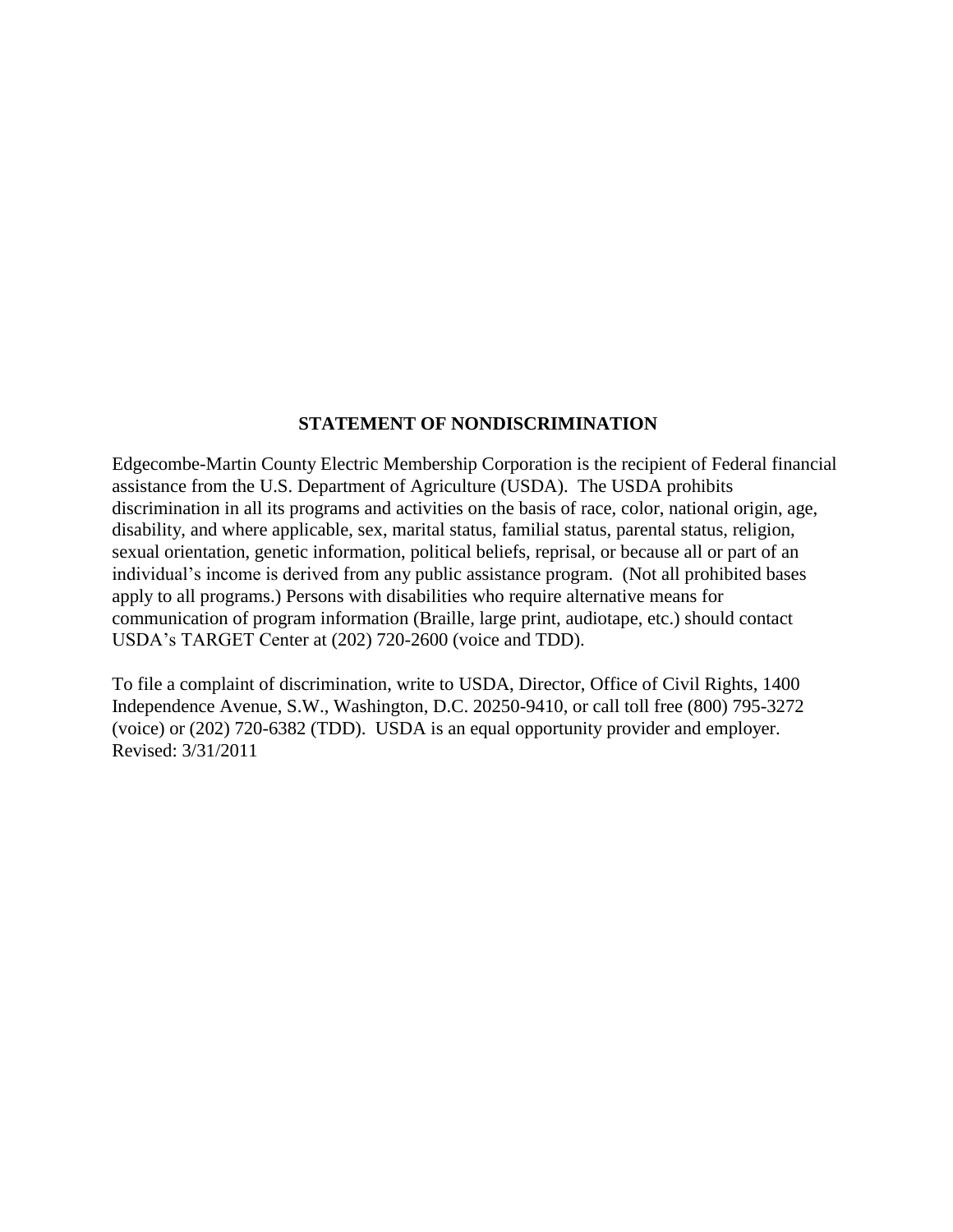# **DEFINITIONS**

Applicant - A Member or prospective Member who has applied for service.

Area Coverage - The public policy of obligating the Cooperative to provide service, on a nondiscriminatory basis, to all persons and entities desiring electrical service within a service territory assigned to the Cooperative.

Billing Period - The time period between two successive, scheduled meter readings.

Capital Credits - The amounts of the Cooperative's net margins allocated to individual members and returned on a periodic basis as determined by the Board of Directors.

CEO – Chief Executive Officer

Clean and maintained right-of-way - Right-of-way area that is regularly maintained free of logs and brush.

Cooperative - Edgecombe-Martin County Electric Membership Corporation

Conservation - The practice of efficiently and effectively using electric generating and transmitting facilities while avoiding wasteful consumption of electrical energy.

Delinquent bill - A bill for which payment is not received in the office by the close of business on the 25th day from the billing date.

Electric service - The Cooperative's legally imposed duty of supplying to an established point of delivery energy service in the form of an alternating current of frequency at nominal 60 cycles per second and of various nominal voltages.

Foreign Electricity - Any electricity used by the Member that is obtained from a source other than the Cooperative. This includes, but is not limited to, power obtained from other power suppliers and customer-owned generators.

Member - Any person or legal entity who has applied for and been accepted into membership of the Cooperative for the purpose of receiving electric service.

Member in good Standing - Any Member who has fulfilled all obligations of the Member for any and all accounts under the Member's name and who, within the previous twelve months has had 1) not more than two delinquent billings, 2) no involuntary disconnections, 3) not more than two (2) returned checks or credit card charge backs, or 4) no violation of meter tampering.

Meter Tampering - Diversion of power or the unauthorized alteration or manipulation of the Cooperative's meter, wires, seals, or other apparatus in such a way as to prevent the meter from recording under seal the amount of electric service supplied to the Member. (This is a misdemeanor under law and subject to penalty and effects the status of Member in good standing).

NCEMC - North Carolina Electric Membership Corporation located in Raleigh, North Carolina is the wholesale supplier of electric service for 27 Cooperatives in North Carolina. NCEMC is a Cooperative owned by the 27 Cooperatives in the same manner that the Members receiving retail electric service from the Cooperatives own the Cooperative.

Permanent - Buildings which have permanent foundations and permanent water and sewer facilities.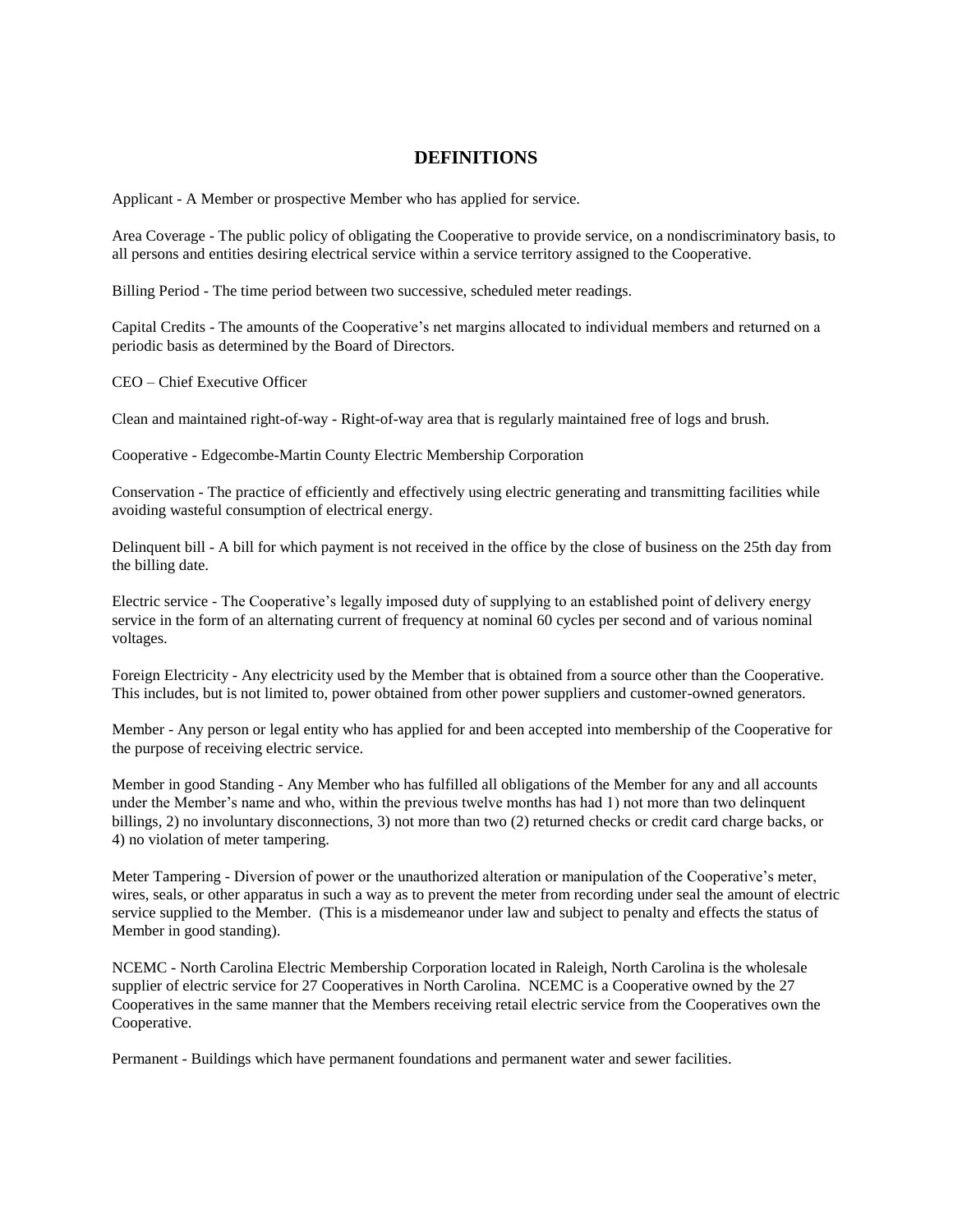Person 65 years or older or Disabled - The Cooperative accepts the certification of the local county social services department as applied to the Energy Crisis Assistance Program.

Point of Delivery - The point at which ownership of the electric service is transferred from the seller to the buyer. The Point of Delivery will be, unless otherwise specified, where the Cooperative's wiring system terminates in the delivery of electric service to the Member's wiring system. On overhead services the Point of Delivery will be the weatherhead, and on underground services the point of Delivery will be the line side of the meter base; however, the Member may be required to provide and maintain certain facilities between the Cooperative's facilities and the meter.

Seasonal - Member, facilities or premises which are active, in use or inhabited on a part-time basis, or during only certain months of the year.

Service Agreement - The agreement between the Cooperative and Member consisting of the following:

Service Voltage - The voltage at the point where the electric systems of the supplier and the user are connected (Point of Delivery). The Service Voltage is usually measured at the service meter base or entrance switch and allowable variations are usually expressed on a 120-volt base.

Standard service connection - Unless otherwise stated or agreed by the Cooperative, the standard service connection will be single phase, 60 cycles per second electric service provided to the point of delivery at the Cooperative's standard supply voltages.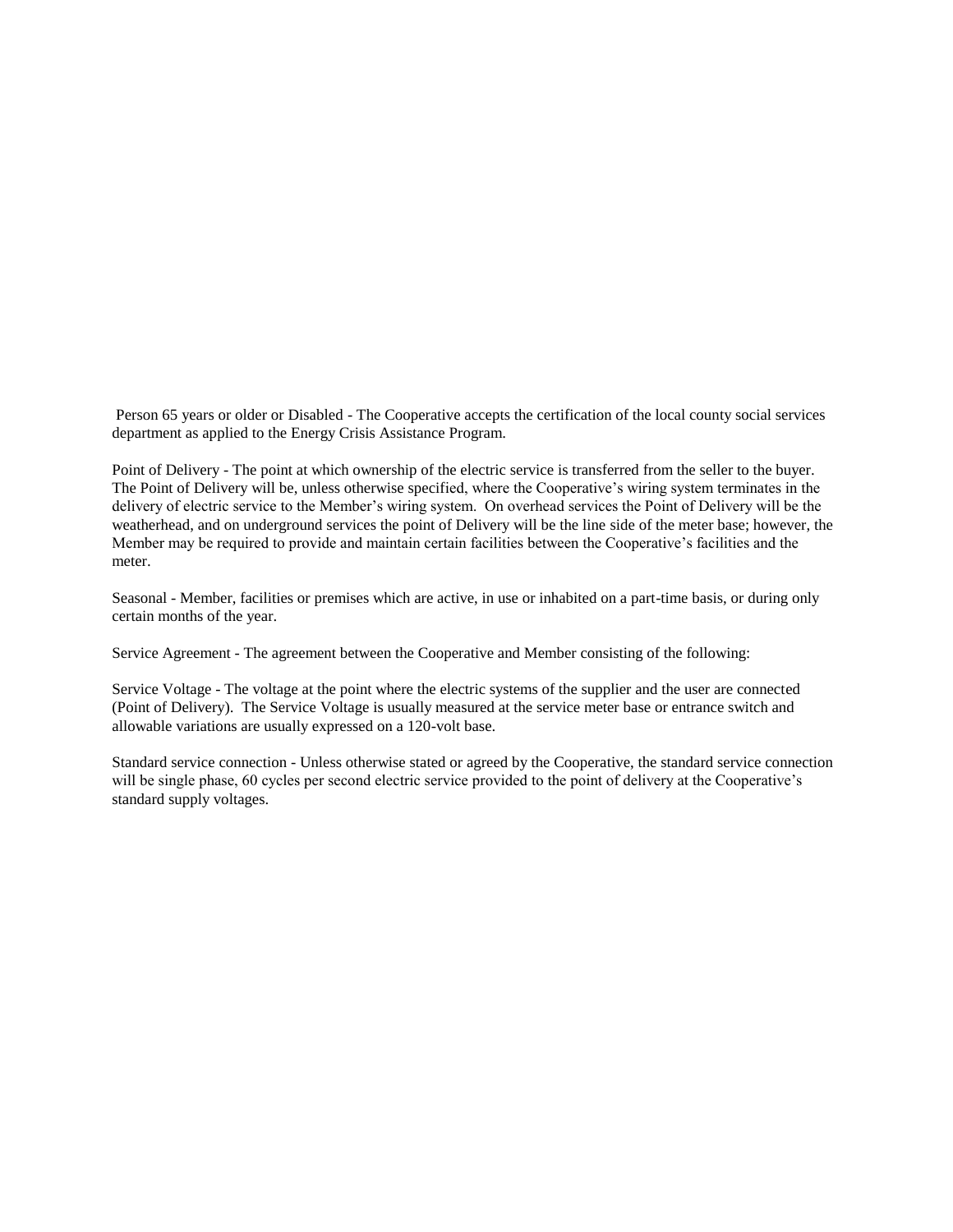# **GENERAL SERVICE RULES AND REGULATIONS**

# **100 ELECTRIC SERVICE AVAILABILITY**

#### 101 Application for Membership

Any person, firm association, corporation or public body (including State and Federal Government desiring electric service from Edgecombe-Martin County Electric Membership Corporation (hereinafter called the "Cooperative") will sign a membership application...

The Service Agreement between The Cooperative and its Member will consist of the following:

Membership card and/or Application, signed by Member and Cooperative (with membership fee and security deposit, if required) Bylaws All necessary right-of-way easements, Current applicable rate schedule and riders, Load Management Agreement (if applicable) Current Service Rules and Regulations

A supplemental written contract on a form provided by the Cooperative may be required from any applicant whose estimated demand is 50 kW or more and will be required from any applicant to which extension of service is applicable under paragraph C of Section 105 and from any applicant for non permanent seasonal service to whom extension of service is applicable under Section 104.

The Cooperative's form of Application for Membership must be completed, signed and submitted, accompanied by a membership fee of \$10.00. Applications for joint membership require the signature of each individual. Neither the Membership nor the Service Agreement is transferable or assignable; however, capital credits may be transferred to the Cooperative or to another Member if authorized by the Member. A non-refundable connection charge; as specified in the Schedule of Charges, will be required.

When two or more rate schedules and/or riders are available, the Cooperative will assist in the selection, but it is the Member's right and responsibility to determine which to select. Refer to Appendix for descriptions of the available Rate Schedule and Riders.

# 102 Security Deposit

A security deposit not exceeding the estimated total of the two highest monthly charges will be collected in advance of service connection or at any subsequent time when the Cooperative determines that a deposit is needed to ensure payment of bills. A Member, in good standing, that terminates service at one location and begins like service at another location within the Cooperative's service area will not be charged a security deposit for the service of the new location.

Former members who re-apply for electric service will not be required to pay a Service Security Deposit solely on the basis of having moved off the lines leaving unpaid bills amounting to less than \$1.00.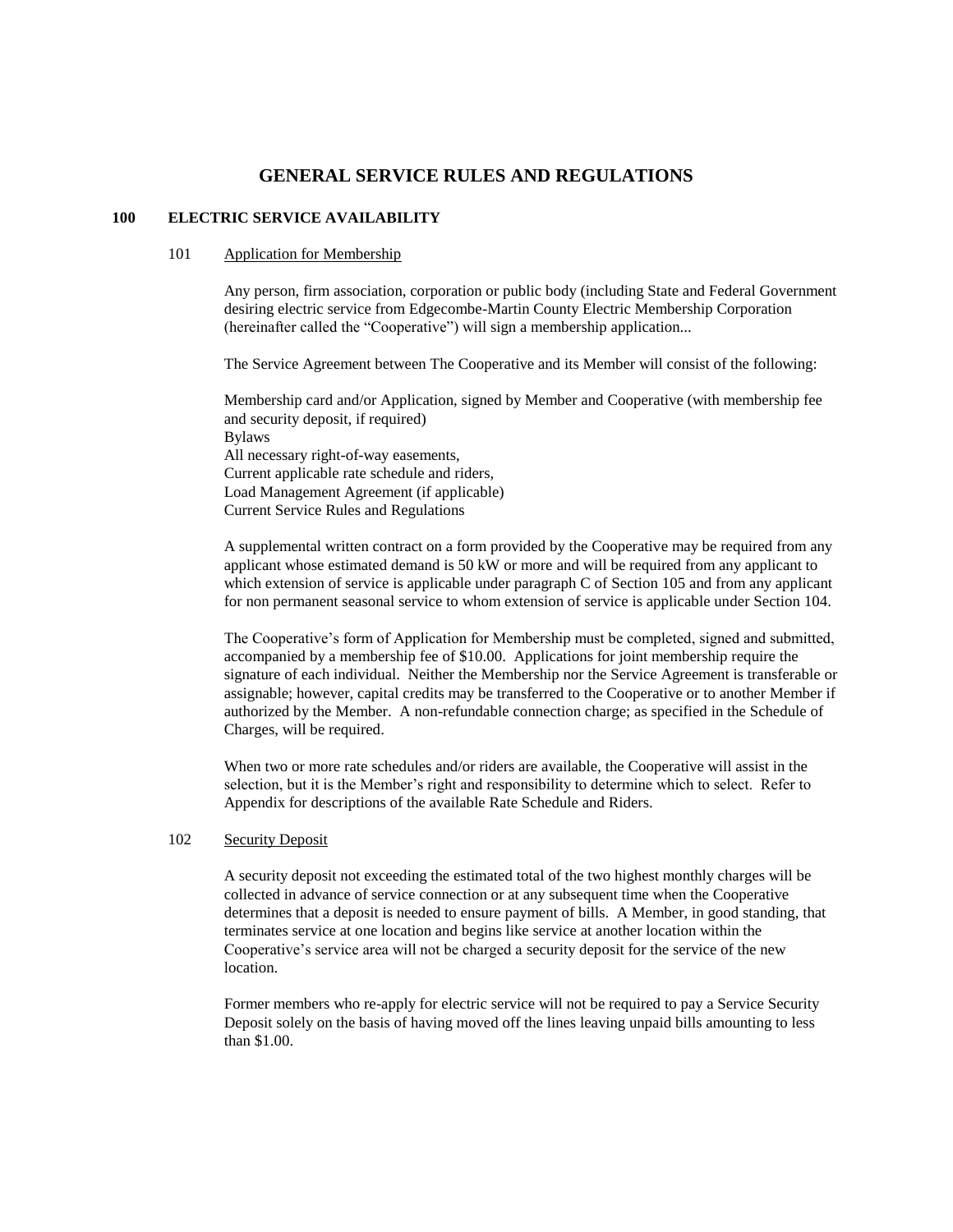Deposits other than those described above will be required by special contract or when, as determined by the Cooperative, such deposit is necessary due to the type of service. Such deposit will be based upon the risk of a business enterprise, the reputation and history of the premises, or the credit rating and the financial dependability of the Member.

As an alternative, the Cooperative will accept: (1) a guarantee payment of your bills up to the amount of deposit from a Member in good standing or (2) satisfactory record with an established credit rating service acceptable to the Cooperative. The Cooperative will endeavor to fully explain all means of establishing credit. (Revised 11/01/08)

The deposit will be refunded automatically with interest beginning to accrue after the first ninety (90) days, after a period of twenty-four (24) consecutive months during which the Member has fulfilled all Member obligations as provided for in the Service Agreement. The interest rate will be determined by the Board of Directors. A deposit may be required at any time if the Member payment record falls below that of a Member in good standing.

If immediate collection of the required service security deposit is not possible, and if disconnection of service for failure to pay a service billing may impose undue hardship or immediate danger to the member or other persons due to illness or some hazardous condition, or when and while the member's household is immediately and directly affected by a death, the Cooperative, at its sole option, may agree to installment payments of the deposit over a reasonable period of time, a guaranty or some other arrangement. (See new 308 Credit)

No checks will be written for less than \$1.00 for the purpose of refunding member deposit balances or credit balances when service has been terminated.

Upon termination of membership, the membership fee and security deposit (if not already refunded) will be refunded or applied against any unpaid balance owed to the Cooperative.

#### 103 Additional Service Connections

A Member may have any number of service connections under one membership. The Member may be obligated to pay, however, a member applying for an additional service connection will sign a written application on a form provided by the Cooperative and pay a \$10.00 non-refundable service connection fee for each such service requested pursuant to the above Section 102, the applicable service security deposit for each additional service and will be obligated to pay for all electric demand and energy used on the premises at the Cooperative's applicable rates. A Member with more than one account is equally responsible for current payment of all accounts, and service may be denied for a new service for failure to pay on another account under the same Member.

#### 104 Area Coverage and Line Facilities

In providing area coverage service, the Cooperative will provide a standard service connection that requires no facilities or services in excess of those normally provided by or acceptable to the Cooperative. The Cooperative may require additional fees for line extensions beyond the limits as provided by Cooperative policy.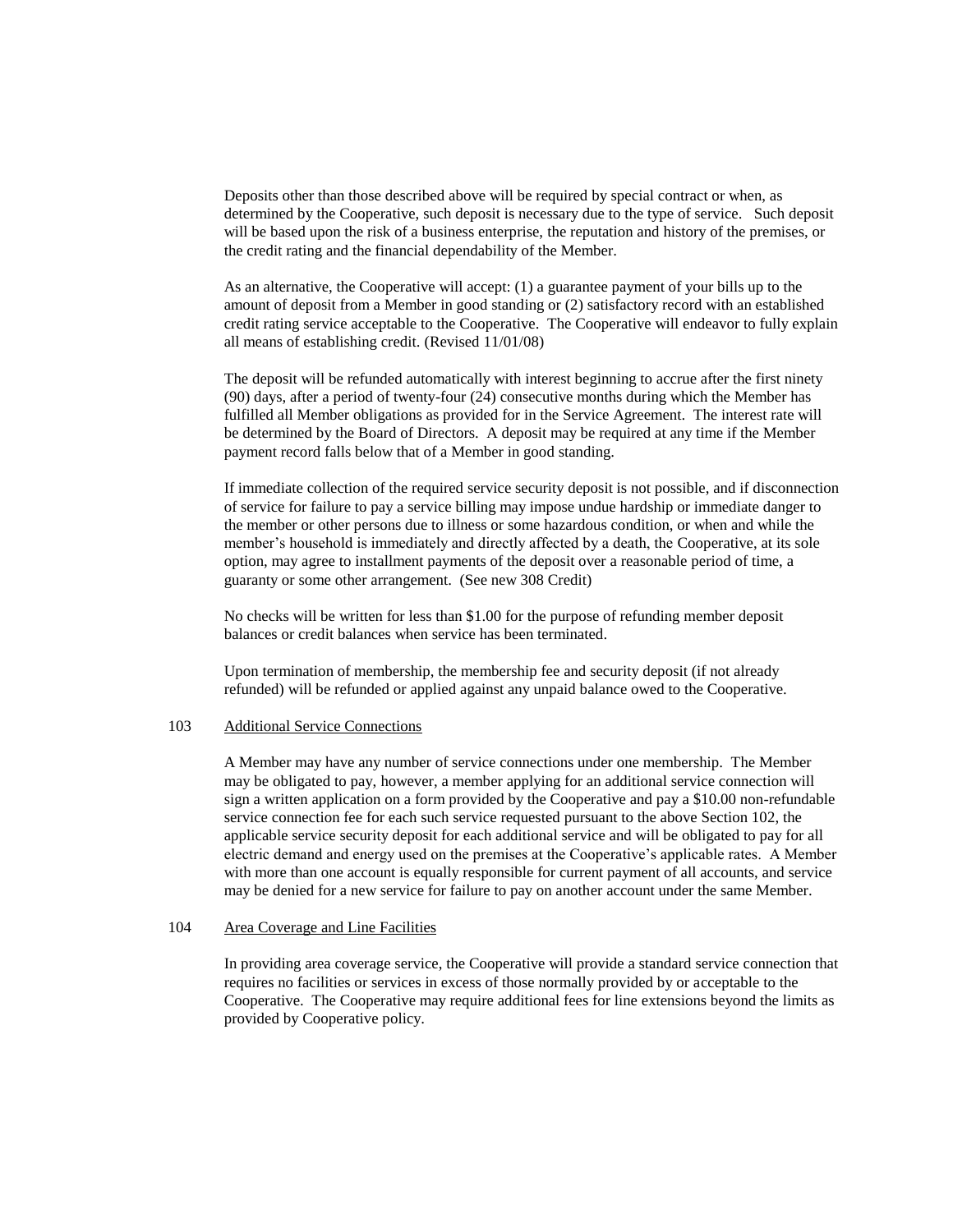When a Member or individual requests that the Cooperative supply electric service in a manner which requires equipment and facilities in excess of those which the Cooperative would normally provide, and the Cooperative finds it practical to do so, such excess equipment and facilities will be provided as excess facilities at the cost of the Member. Costs will be collected through excess facilities charges and/or contributions-in-aid of construction as agreed upon by the Cooperative and the Member.

Upon application for service, the Cooperative, without requirement of any contribution in aid of construction or of any facilities extension deposit and on the basis of its standard applicable rates, will extend its facilities and furnish service within its service area to any permanent non-seasonal residence, or any public school, or any other applicant who requires permanent single-phase service that will be used substantially throughout the year. The Cooperative will on the same basis, extend and furnish service to any other consumer unless, because of the distance of such consumer from the Cooperative's existing facilities, the nature of the load to be served and the experienced or expected incidence of such consumers, such service would impair or unduly jeopardize the financial feasibility of the Cooperative's operations. In that event, the Cooperative will extend and furnish such service on the basis of its standard applicable rates but upon receiving such contributions in aid of construction and/or facilities extension deposit as it shall determine shall be reduced in writing. Any facilities extension deposits thus received by the Cooperative shall be refundable, applicable against billings for the power service, or otherwise creditable to the consumer paying the same - if, as and to the extent the Cooperative determines such may be done consistent with the financial feasibility of the Cooperative's operations.

# 105 Specific Extension Policy

- A. Construction Service Temporary service for construction of buildings or other establishments which will receive permanent electric service from the Cooperative, upon completion, will be provided under standard applicable rates and under same conditions as construction to permanent buildings or establishments as specified in Rule 104 - Area Coverage Extension Policy.
- B. Service to rock crushers, asphalt plants, mining operations or non-permanent installations will be furnished under standard applicable rates, upon receipt of contribution in aid of construction and/or facilities extension deposit equal to the estimated labor and other costs in constructing the lines, plus the cost of any unsalvageable materials.
- C. Three-Phase (3Ø) Service Extension Overhead and Underground
	- 1. Three phase service shall be extended without charge to a member whose premises are located near enough to the Cooperative's existing three-phase facilities for the service extension to be economically feasible.
	- 2. Temporary Three-Phase Service Extensions

Temporary three-phase service shall be extended, provided the member pays in advance, the net investment cost, which shall be non-refundable.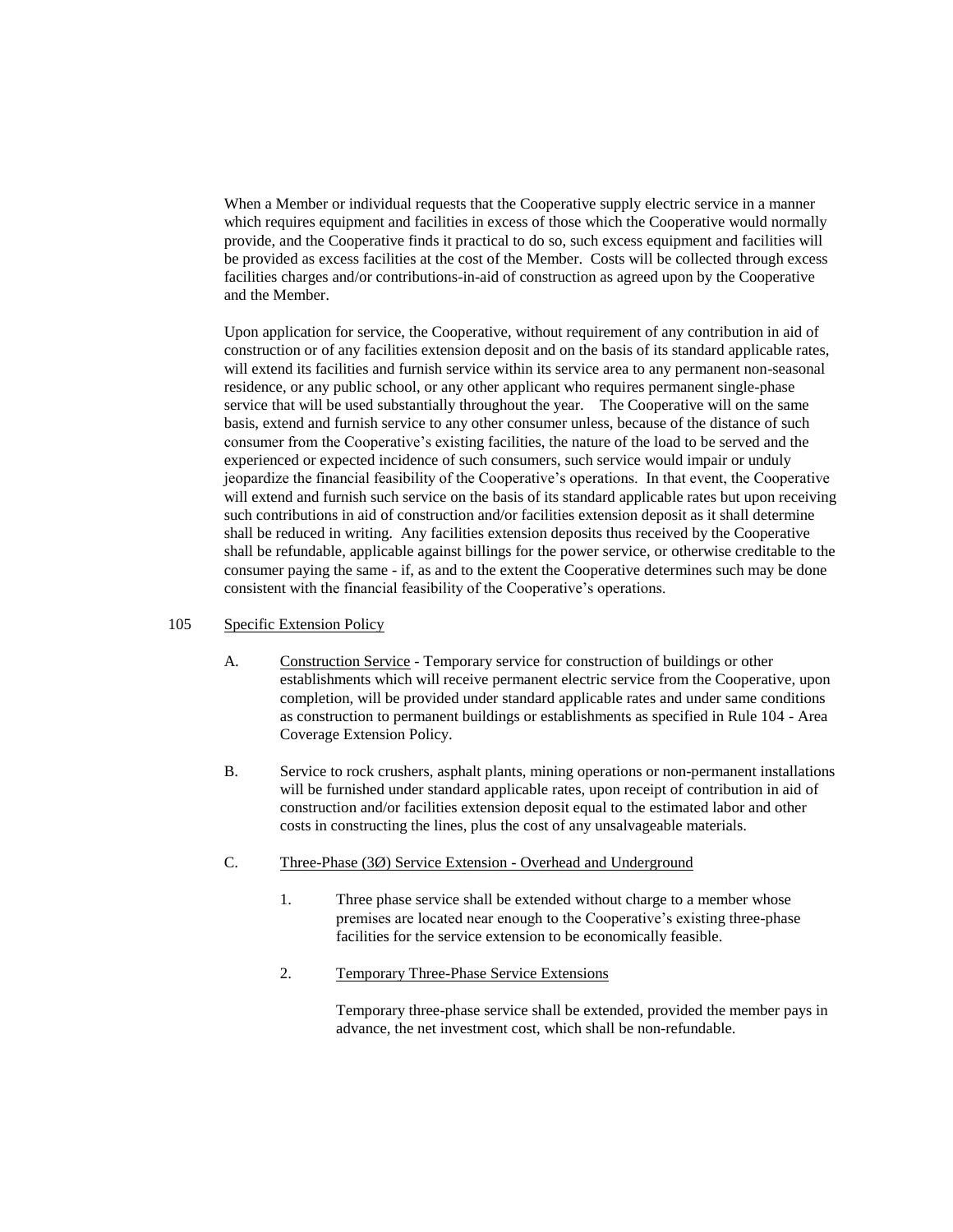# 3. Not Economically Feasible Extensions

In cases where member's premises are located so far from the Cooperative's existing three-phase that the service extensions are not economically feasible a member may obtain three-phase service by guaranteeing an annual revenue for a minimum of five years, of not less than twelve (12) times the minimum monthly bill determined in accordance with the Cooperative's existing applicable rate schedule, plus 1.7 percent (1.7%), per month , for a period of five years, of eighty percent (80%) for the net investment costs.

The net investment cost is the sum of (1) depreciated cost of any existing lines that have to be removed, (2) the conversion cost of any one-phase or v-phase lines that have to be converted to three-phase, (3) the removal cost of all lines removed, less salvaged materials returned to stock, and (4) the cost of new lines constructed, including interest, and excluding transformer costs.

# 4. Other Requirements

- a. In order to secure against losses, the Cooperative shall require the member to make pre-payment of deposit or contributions as determined as it deems necessary to accomplish this purpose.
- b. The member making the request for the service extension must also be the landowner.
- c. The member will furnish , without cost to the Cooperative, all necessary easements.

# 5. Contracts Required

Written contracts will be required for all three-phase service extensions required except those that are located near enough to the Cooperative's existing threephase facilities to be economically feasible.

#### 106 Relocating a Line at Member's Request

- A. Relocating a line at member's request for member's sole satisfaction:
	- 1. When distribution power line is relocated from woods or fields to the side of the road at the request of a member for said member's sole satisfaction the member will pay 90% and the Cooperative 10% of the relocation costs.
	- 2. The member's estimated share of the relocation cost must be paid to the Cooperative prior to commencing of any work. Upon completion of the work, and overpayment will be refunded to the member by the Cooperative, and any underpayment will be made by the member within ten (10) days of receipt of an itemized billing from the Cooperative.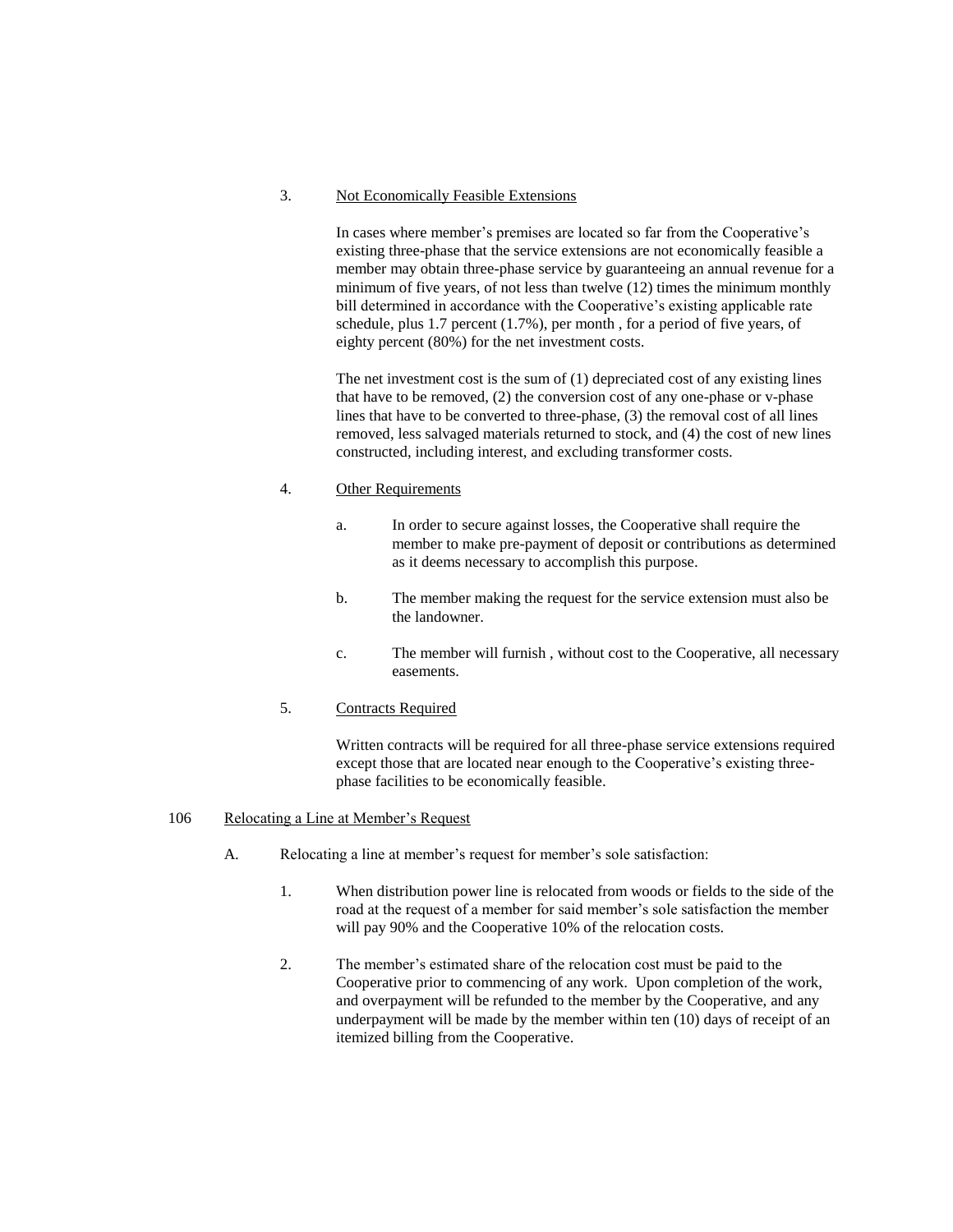- B. Relocating a line at member's request for use of center pivot or lateral irrigation systems:
	- 1. When a distribution power line is relocated to clear a field or use of center pivot or lateral overhead electric irrigation system, the member will pay 50% and the Cooperative 50% of the relocation costs. The relocation cost is the sum of (1) the depreciated value of the line to be removed. (2) the removal costs of the line, less salvaged materials returned to stock, and (3) the cost of the new line construction. Each request for a line relocation involving irrigation facilities is subject to the following requirements.
		- a. The member making the request must also be the landowner.
		- b. Must be approved by the Cooperative's Board of Directors prior to commencing of any work.
		- c. The member will furnish, without cost to the Cooperative, all necessary easements.
		- d. The member's estimated share of the relocation cost must be paid to the Cooperative prior to commencing of any work. Upon completion of the work any overpayment will be refunded to the member by the Cooperative, and any underpayment will be made by the member within ten (10) days of receipt of an itemized billing from the Cooperative.
		- e. In case a line is relocated for center pivot or lateral irrigation purposes, and the irrigation facilities are not installed within two years from the date of the agreement, the member will pay in a lump sum an additional forty percent (40%) of the cost of relocating the line.
		- f. In instances where two or more members apply for the line relocation at the same time, and if the relocation of one line reduces the cost of relocating the other line, the amount by which the cost is reduced will be credited against the amount to be paid by the member responsible for the reduction in cost.
	- C. Contracts Required

Written contracts will be required for all line relocations prior to commencing of any work.

#### 107 Metering Facilities

The Cooperative normally provides and installs the meter and requires the Member to provide for an approved meter base and certain connection facilities to the meter base. Any meter installed at the request of the Member that would not have been installed as standard equipment will be considered an excess facility. The Cooperative will install only those meters which are located on the outside of buildings and, the Cooperative will require any member who already has, or who in the future might, enclose a meter by constructing an addition to an existing building to change the wiring so as to put the meter back on the outside of the building at the member's expense.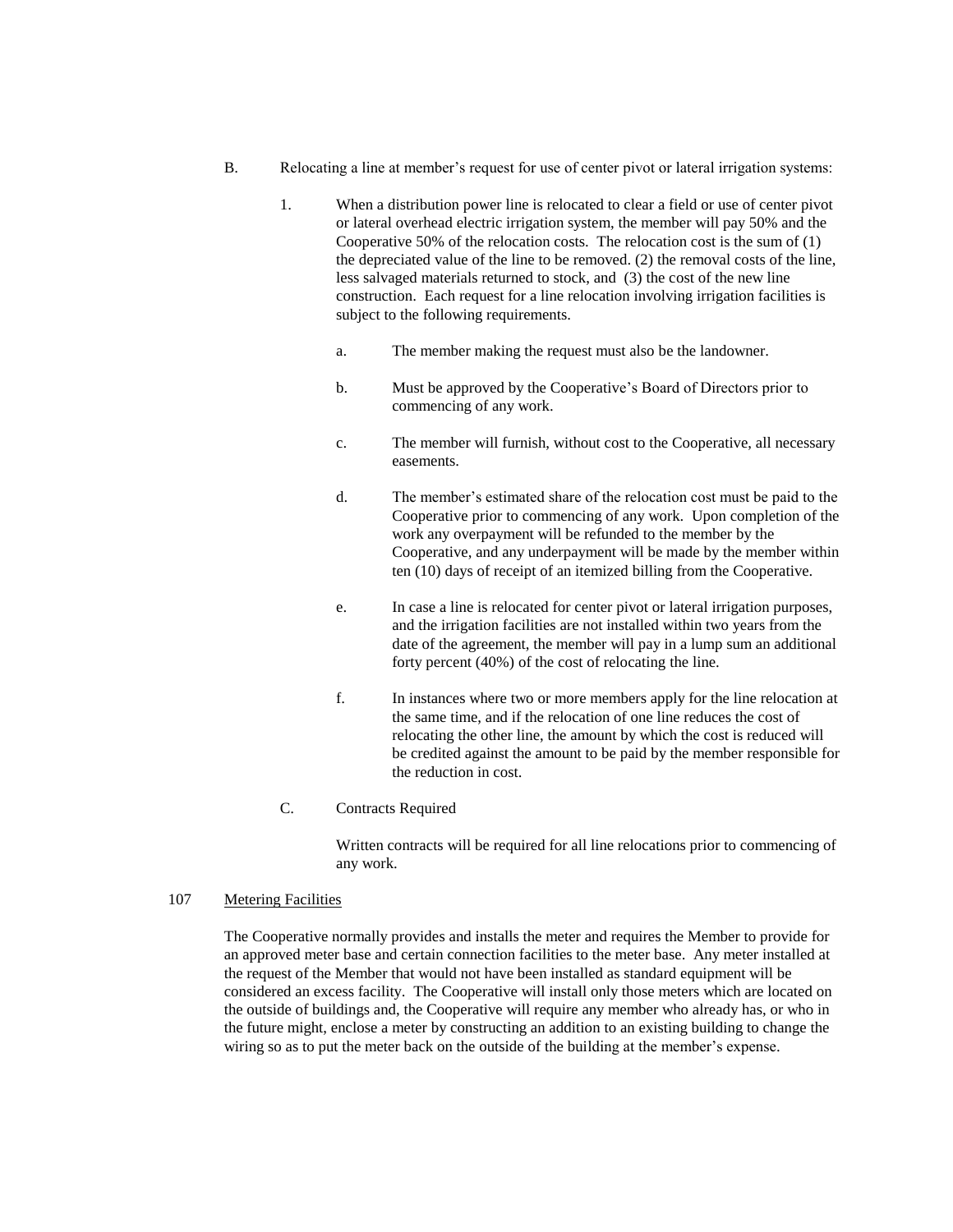Both flush mounted and surface mounted meter bases may be installed on facilities served by this Cooperative provided that in every instance where a flush mounted meter base is installed, the meter base cover must be clean and clear to the extent that the interior of the meter base is accessible to Cooperative employees. No service will be connected until this condition has been met by the applicant.

Members applying for more than one class of service on the same premises will arrange their wiring so that each class of service can be metered separately. Only one service drop will be installed to serve a building. Two houses used as family residences shall not be served through one meter. Regardless of ownership of the facilities, the Cooperative will have the right, at its option and its own expense, to place demand meters, voltmeters, locking devices, or other instruments on the premises of the Member for the purpose of monitoring and maintaining the Member's service.

All farms or rural residents having more than one major building to be supplied with electricity, should be served through yard pole meter loop. The Cooperative will furnish the yard pole, located in accordance with sound engineering practices, and will extend and attach service conductors to the line side of the yard pole. All service conductors and hardware on the load side of the yard pole will be furnished and installed by the member.

# 108 Security Lights

Members requesting the installation of a security light will pay a \$30 deposit which will be refunded after two consecutive years of usage; provided, however, that if service is terminated before the expiration of two years, the deposit will be applied as a contribution in aid of construction and the member's unpaid bills.

A fee of \$10.00 will be charged for each reconnection of security light, excluding a new member or member applying for service at a new location for the first time with an existing disconnected security light. A fee of \$10 will be charged for each disconnection of security light that has not been in continuous service for at least five (5) years.

The Cooperative will provide security light service as follows:

- 1. To individual members who request it upon receipt of their application for same accompanied with payment of the required deposit.
- 2. Upon receipt of an application for same by a subdivision developer, or a permanent resident/homeowner who lives in the subdivision and who meets the following conditions:
	- A. Executes a two-year contract with the Cooperative.
	- B. Accepts full responsibility for paying the monthly charges for the security lights covered by contract.
	- C. Prepay a deposit of \$30 for each security light requested to be installed. If the lights are used for two consecutive years, and due and timely payment of bills is made, the deposit will be refunded; otherwise, it will be forfeited to the Cooperative.
	- D. Monthly billing charges will be computed in accordance with Schedule G. Security Lights.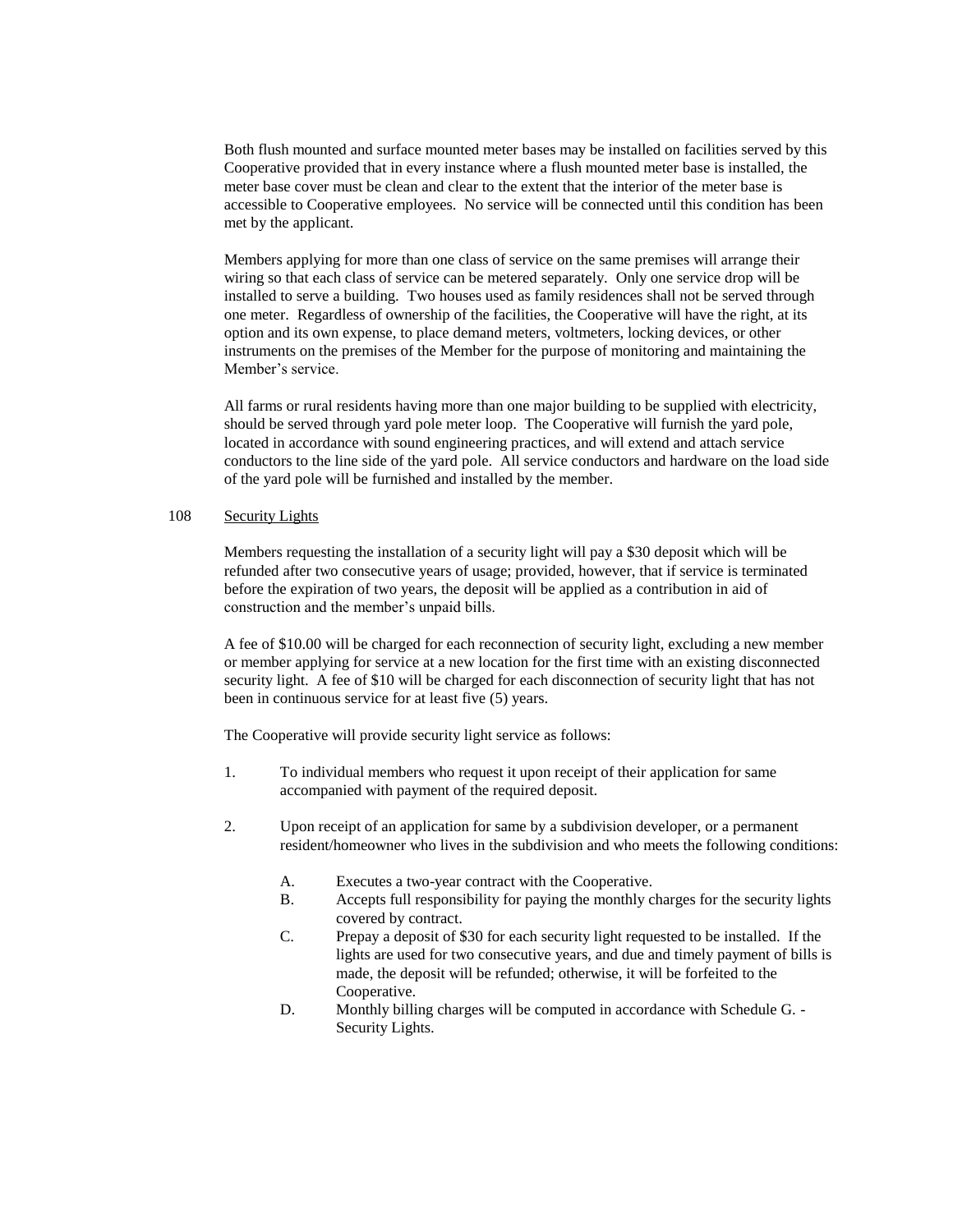# **200 CONDITIONS OF SERVICE**

#### 201 General Conditions

The Cooperative will supply electrical service to the Member after all of the following conditions are met:

- A. The Member is in compliance with all aspects of the Service Agreement and agrees to be bound by the Cooperative's Articles of Incorporation and Bylaws.
- B. The Member agrees to furnish without cost to the Cooperative all necessary easements and rights-of-way. Each member shall, upon being requested so to do by the Cooperative execute and deliver to the Cooperative grants of easement or right-of-way over, on, and under such lands owned by the member; in accordance with such reasonable terms and conditions as the Cooperative shall require for the furnishing of electric service to him or other members, for the construction, operation, maintenance or relocation of the Cooperative's electric facilities.

The Cooperative shall strive to obtain right-of-way easements for all new lines constructed over, on or under land that is not already being served by this Cooperative.

The Cooperative may obtain right-of-way easements in other instances as required to protect the interest of the Cooperative.

Easements may be restricted by the landowner to the route of the lien required to be constructed for the service extension when requested.

All easements will be probated and recorded.

- C. The Member agrees to have all streets, alleys, and driveway entrances graded to within six (6) inches of final grade and have lot lines established before installation or extension of electrical service begins.
- D. The Member agrees that the Cooperative will have the right of access to Members' premises at all times for the purpose of reading meters, testing, repairing, removing, maintaining or exchanging any or all equipment and facilities which are the property of the Cooperative, or when on any other business between the Cooperative and the Member. In cases where it is reasonably necessary and cost effective, the Cooperative may use, without payment to the Member, the Member's premises for accessing neighboring property served by the Cooperative.
- E. Any previous outstanding debts owed by the Member, or any other person in the Member's household, to the Cooperative have been paid.
- F. Provision of service in no way conflicts with public authorities.
- G. All Member wiring and equipment has met the requirements of the National Electrical Code and of the Cooperative, in addition to the specifications of any local authorities heaving jurisdiction. Each member shall cause all premises receiving electric service pursuant to the membership to remain wired in accordance with the specifications of the North Carolina Fire Insurance Underwriters Association and of the Cooperative. Proof of inspections required to meet local and state governmental standards of the premises wiring has been made available by the Member.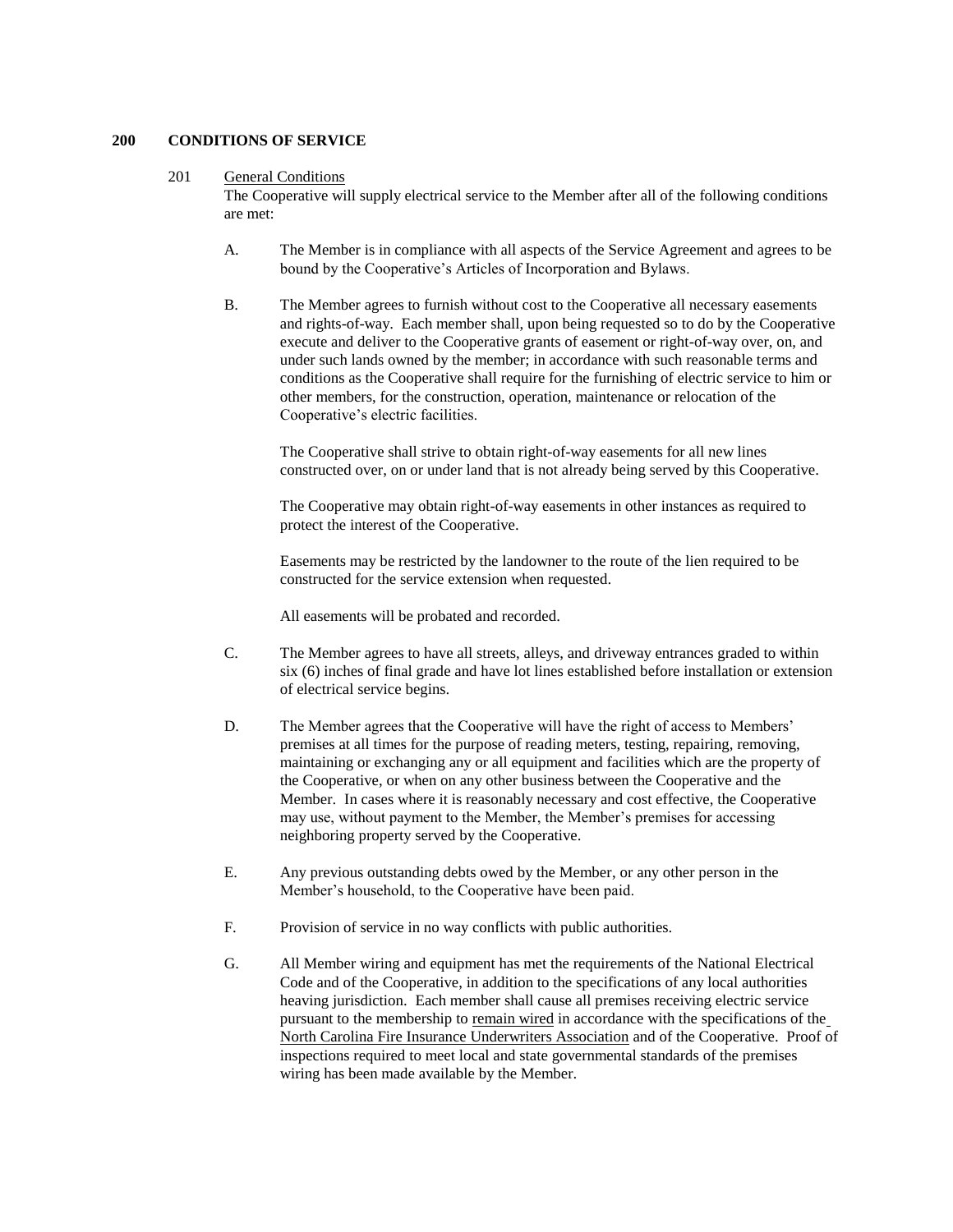- H. The Member has not connected, and agrees not to connect in the future, any motors or other equipment which are not suitable for operation with the character of the service supplied by the Cooperative or which adversely affect the Cooperative's equipment or the service to other Members.
- I. The Member agrees to be responsible for any additional facilities, protective devices, or corrective equipment necessary to provide adequate service or prevent interference with service to the Cooperative's other Members. Such loads include, but are not limited to, those requiring excessive capacity because of large momentary current demands or requiring close voltage regulations, such as welders, X-ray machines, shovel loads, or motor staring across the line. In the event the Cooperative provides such additional facilities, protective devices or corrective equipment, the additional cost will be borne by the member in addition to the applicable rate schedule. The additional cost will include the expenses of installation, operation, maintenance and amortization of required facilities.
- J. The Member agrees to be responsible for notifying the Cooperative of any additions to or changes in the Member's equipment which might affect the quality of service or might increase the Member's demand.
- K. The Members agrees that when multi-phase service is furnished, the Member will at all times maintain a reasonable balance of load between the phases. Three-phase motors with high-starting or fluctuating currents must be installed in accordance with the Cooperative's Rate Schedule and Riders and Rules and Regulations.
- L. The Member agrees to promptly notify the Cooperative in writing if there is someone in their household who is either chronically or seriously ill, disabled or on an electrically operated life support system and if the Member desires special handling of the account in the event of failure to pay electric bills.
- M. The Member agrees to promptly notify the Cooperative with proper certification of special handling of the Member's account with respect to the Cold Weather Disconnection provisions in Section 402.

#### 202 Standard Supply Voltages

The Cooperative maintains one system of alternating current at a standard frequency of 60 cycles per second that is supplied throughout its system and within prudent utility practices. The Cooperative will determine the voltage, number of phases, and type of metering which will be supplied depending upon the Cooperative's facilities available and upon the character, size and of the load to be served. The Member will consult the Cooperative before proceeding with the purchase or installation or wiring of equipment. To avoid misunderstanding, this information should be in writing from both the Member and the Cooperative.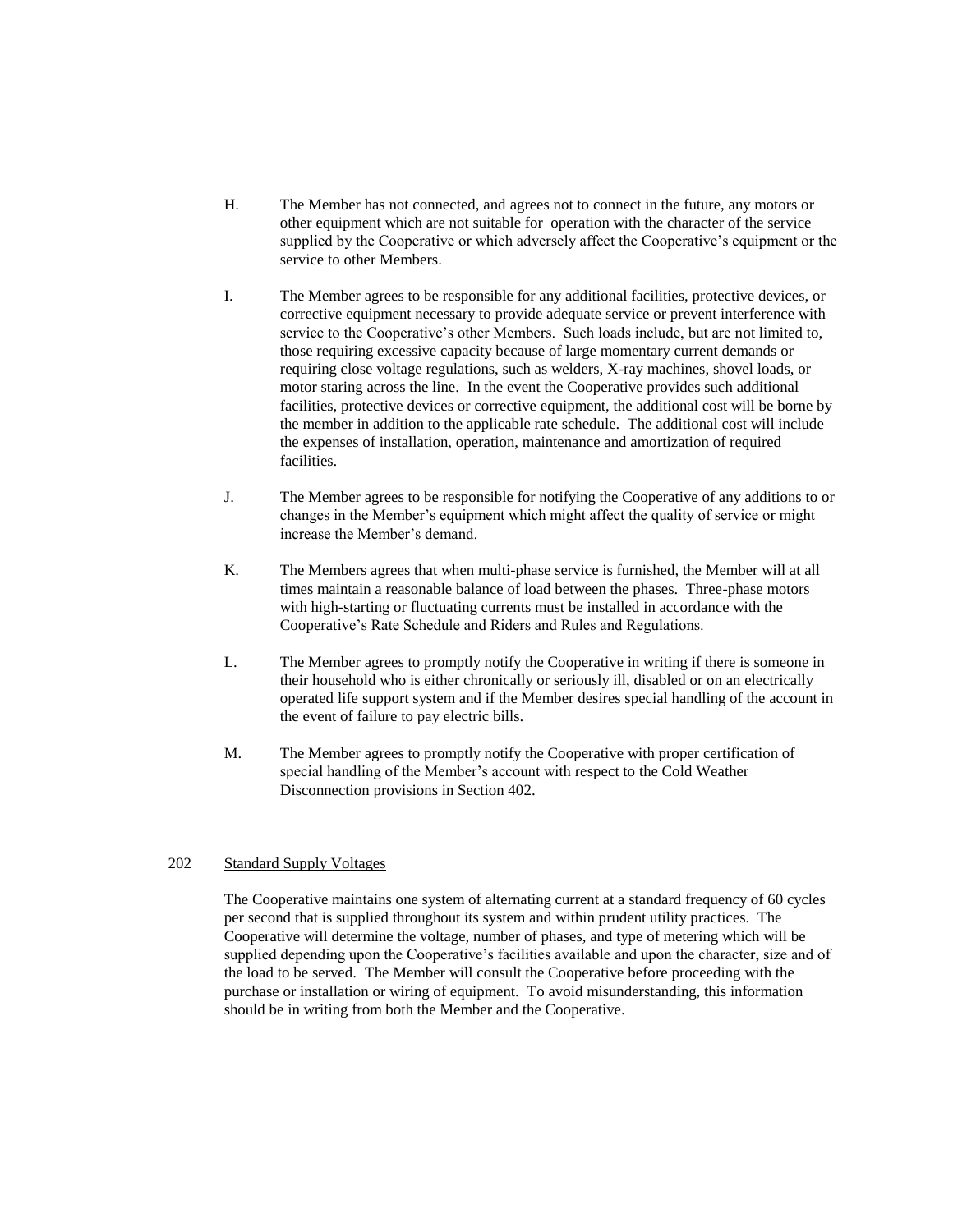The Service voltages described below are nominal, and variations permitted will be no less than 114 volts or more than 126 volts on a 120-volt basis.

| Single Phase, 2 Wire  | 120 Volts        |
|-----------------------|------------------|
| Single Phase, 3 Wire, | 120/240 Volts    |
|                       |                  |
| Three Phase,          | 120/208 Volts    |
| Three Phase.          | 120/240 Volts    |
| Three Phase,          | 240/480 Volts    |
| Three Phase,          | 277/480 Volts    |
|                       |                  |
| Single Phase, 2 Wire  | 7200 Volts       |
| Three Phase, 4 Wire   | 7200/12470 Volts |

It will not be considered a violation of this voltage standard when voltages outside of the prescribed limits are caused by any of the following:

Action of the elements, Service interruptions, Temporary separation of parts of the system from the main system, Infrequent fluctuations of short duration, Voltage control for load management purpose, Other causes beyond the control of the Cooperative, Addition of Member equipment without proper notification to the Cooperative, Emergency operations, or The operation of the Member's equipment

Non Standard Service - Member shall pay the cost of any special installation necessary to meet his particular requirements for service at other than standard voltages, or for the supply of closer voltage regulation than required by standard practice.

# 203 Service Interruptions

The Cooperative does not guarantee continuous and uninterrupted service and will not be liable for loss or damage to any Member's equipment, belongings, real property, business losses or consequential damages caused by any failure to supply electric service or by any interruption or reversal of the supply of electric service, if such is due to any cause beyond the reasonable control of the Cooperative.

Such causes include, but are not limited to:

- A. An emergency action due to an adverse condition or disturbance on the system of the Cooperative, or on any other system directly or indirectly interconnected with it, which requires automatic or manual interruption of the supply of electric service to some consumers or areas in order to limit the extent or damage of the adverse condition or disturbance, or to prevent damage to generating or transmission facilities, or to expedite restoration of service, or to effect a reduction in service to compensate for an emergency condition on an interconnected system.
- B. An Act of God, or the public enemy, or insurrection, riot, civil disorder, fire, or earthquake, or an order from Federal, State, Municipal, County or other public authority.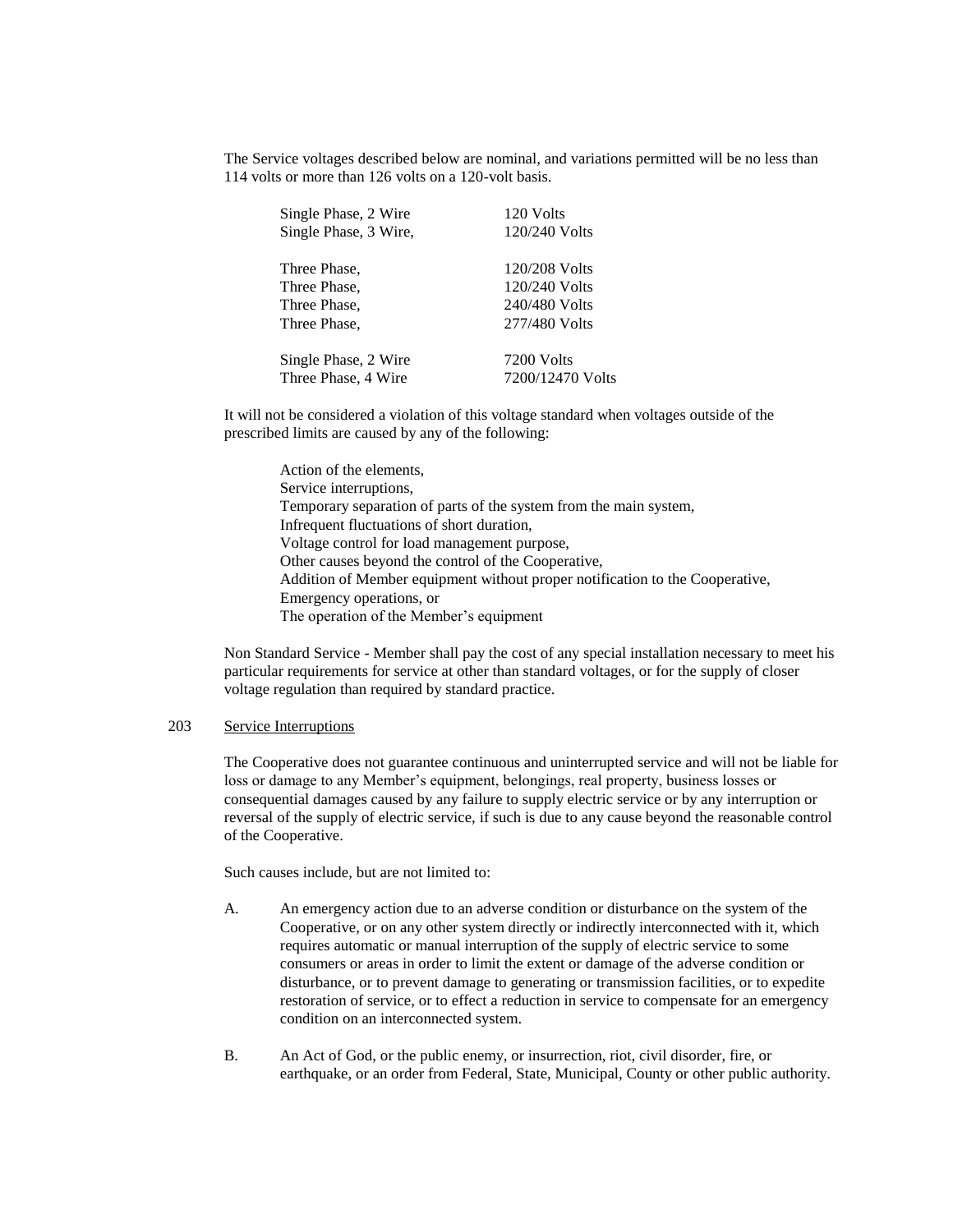C. Making necessary adjustments to, changes in, or repairs on lines, substations, and facilities, and in cases where, in the Cooperative's opinion, the continuance of service to consumers' premises would endanger persons or property.

The Member will notify the Cooperative immediately of any defect in service or of any trouble or irregularity to the electric supply.

Maintenance work on lines or equipment requiring service interruption will be done, as far as practicable, at a time that will cause the least inconvenience to the Members. The Members to be affected by such planned interruptions will be notified in advance, if practicable.

## 204 Right-of-Way Maintenance

The Member will grant to the Cooperative, and the Cooperative will maintain right-of-way according to its specifications with the right to cut, trim and control the growth of trees and shrubbery located within the right-of-way or that may interfere with or threaten to endanger the operation or maintenance of the Cooperative's line or system. When trimming right-of-way, the Cooperative will remove debris at its expense from "clean and maintained" areas; that is, an area which is regularly maintained free of logs and brush, but not the removal of stumps. In other areas, right-of-way debris will be left in the right-of-way limit.

Each member will grant the Cooperative the right, in rendering service to members, to install poles, lines, transformers or other equipment on member's property, and to locate delivery point and meter thereon, as the Cooperative decides this should be done, considering among other things economics of construction, adequacy of electric service and aesthetic appearance.

#### 205 Power Factor

The Member will at all times maintain a power factor at the point of delivery as close to one hundred percent (100%) as practicable. Where the overall power factor of the Member's load is less than 90 percent (90%) lagging, the Cooperative may require the Member to install at the Member's own expense equipment to correct the power factor, and may adjust the Member's billing demand as specified by the applicable rate schedule. The Cooperative reserves the right to measure the power factor at any time.

# 206 Foreign Electricity, Parallel Service, and Standby Generation

The Member will not use the Cooperative's electric service in parallel with other electric service, nor will other electric service be introduced on the premises of the Member for use in conjunction with or as a supplement to the Cooperative's electric service, without the prior written consent of the Cooperative.

Where approved standby and/or supplemental on-site generation is provided by the Member, parallel operation of the Member's generating equipment with the Cooperative's system will not be allowed, without express permission of the Cooperative. The Member will install all protective devices specified in the National Electric Code, or the National Electric Safety Code, as applicable. A double throw switch must be used to prevent possible injury to the Cooperative's personnel and equipment by making it impossible for power to feed back into the main line from the emergency generator. The responsibility of doing so will be that of the member, and any liability resulting from not doing the above will be that of the member.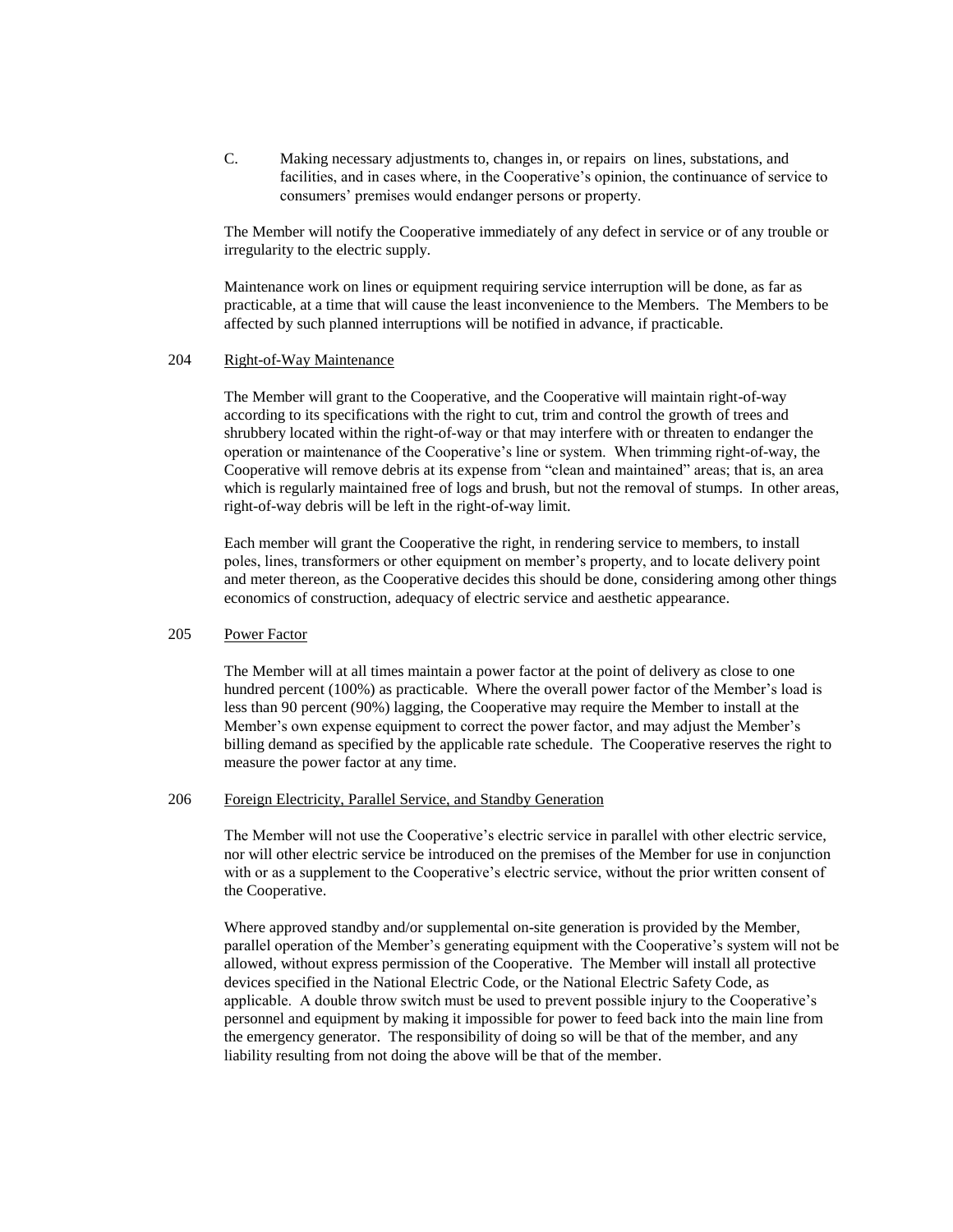#### 207 Qualifying Facilities and Independent Power Producers

The Cooperative is required to comply with the Public Utility Regulatory Policies Act of 1978 (PURPA), along with rules and regulations promulgated under PURPA as they relate to qualifying facilities (QF). Any owner/operator of a QF desiring to connect with and sell electric demand and energy to the Cooperative shall notify the Cooperative. The Cooperative will provide the owner/operator with its current rates as specified in the attached Current Applicable Rate Schedule and Riders.

Any contract for the sale of electric demand and energy from a QF will be made between the owner/operator and the Cooperative or NCEMC. The Cooperative will assist the owner/operator in making initial contact with NCEMC.

Also through a similar prior arrangement with NCEMC, all contracts for the sale of electric demand and energy from an independent power producer (IPP) will be made between the owner/operator and NCEMC. The Cooperative will assist the owner/operator in making initial contact with NCEMC.

# 208 Resale of Power

Members shall not directly nor indirectly resell electric energy for any purpose. Members shall not divert electric energy to other premises or use it for purposes other than those permitted by the bylaws, rules and regulations of the Cooperative, and by state or local laws, rules and codes.

#### 209 Line and Facilities Conversion and Relocation

Upon request, the Cooperative will, consistent with prudent utility practice, relocate lines, poles, and facilities. The Member will be required to pay in advance the non-betterment cost of relocating the facilities when such relocation will be consistent with sound engineering practices and principles. Any additional right-of-way necessary for relocation will be the responsibility of the Member to obtain.

At a Member's request, the Cooperative may convert existing adequate overhead facilities to underground, provided that the Member pays the Cooperative for the cost incurred.

Under most circumstances, the Cooperative will, upon request, raise or lower lines to afford a safe passage for buildings or equipment being moved. Parties making such requests will be required to pay the cost of the labor and any material used, plus an appropriate charge for transportation equipment. Also, such parties will be required to make a deposit, in advance, of the estimated cost to the Cooperative.

# 210 Energy Management Assistance

The Cooperative will, at no charge, investigate, render advice and lend assistance needed for all reasonable requests of the Member pertaining to the Member's account, usage, bill load management equipment, and energy conservation measures.

# 211 Service Cable Use in Wiring Service Entrances

The Cooperative authorizes the use of service cable in the wiring of service entrances of buildings served by the Cooperative, provided the service cable is installed in a manner that meets or exceeds the requirements of both the National Electric Code and the towns and counties in which the buildings are located.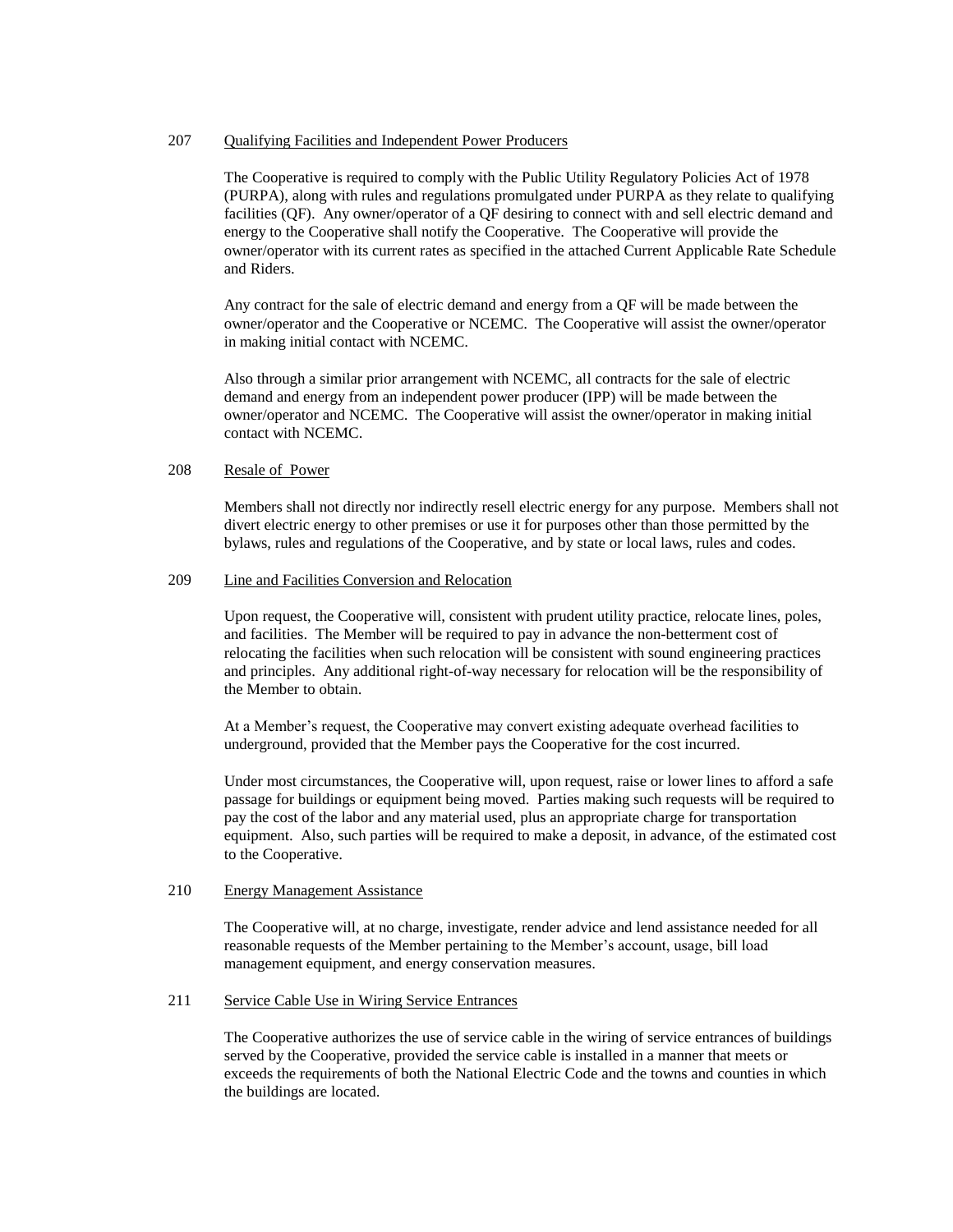#### 212 Service Requirements on Bulk Barns

Time delay or non-automatic restarters are required on all bulk barns as a prerequisite for service from this cooperative.

# 213 Disconnect Switch Requirements

A disconnect switch is required to be installed by the member on every service entrance installed on a pole owned by the Cooperative or member.

# 214 Electric Water Heaters

The Cooperative will require all water heaters installed to conform to the standards of the National Electric Manufactures Association, to bear the label of Underwriters Laboratories, Inc., and to conform to state and local codes.

# **300 Billing**

#### 301 Responsibility to Read Meter

Meters will be read and bills rendered by the Cooperative. When a meter cannot be read on or about the scheduled date, the meter reading and corresponding use for the period will be estimated based on prior usage. Accounts billed on an estimated basis will be adjusted as necessary when actual readings are obtained. An explanation of the meter-reading process can be obtained from the Cooperative.

#### 302 Due Dates and Failure to Pay

Bills are due and payable upon receipt and are considered delinquent if payment is not received in the office by the close of business on the 25th day from the billing date. Members whose bills become delinquent will be charged a late payment charge not to exceed the greater of one and a half percent (1.5%) or \$5 per month. If the bill is still delinquent at the time the next month's bill is prepared, the next month's bill will show the previous month's account balance with a disconnect notice. This notice will explain the reason why the Cooperative plans to disconnect the service, state the date after which the service may be disconnected and explain what you can do to keep the service from being disconnected. The disconnect notice will state that the Cooperative's office can be contacted prior to the disconnection date to discuss credit arrangements if you cannot pay the bill.

If after seven (7) days from the mailing of the disconnect notice, the account remains delinquent, a supervisor within the Cooperative will review the account to determine if the Member has taken the necessary action to avoid disconnection.

The Cooperative may either refer the account to a collection agency at the cost to the Member or dispatch field personnel to read the meter and make the effort to notify the Member, receive payment, make satisfactory credit arrangements, agree to defer action because of death or illness or disconnect. Required payment of all past due portions of the delinquent bill plus a field collection fee, as specified in the Schedule of Charges, or the service will be disconnected without further notice.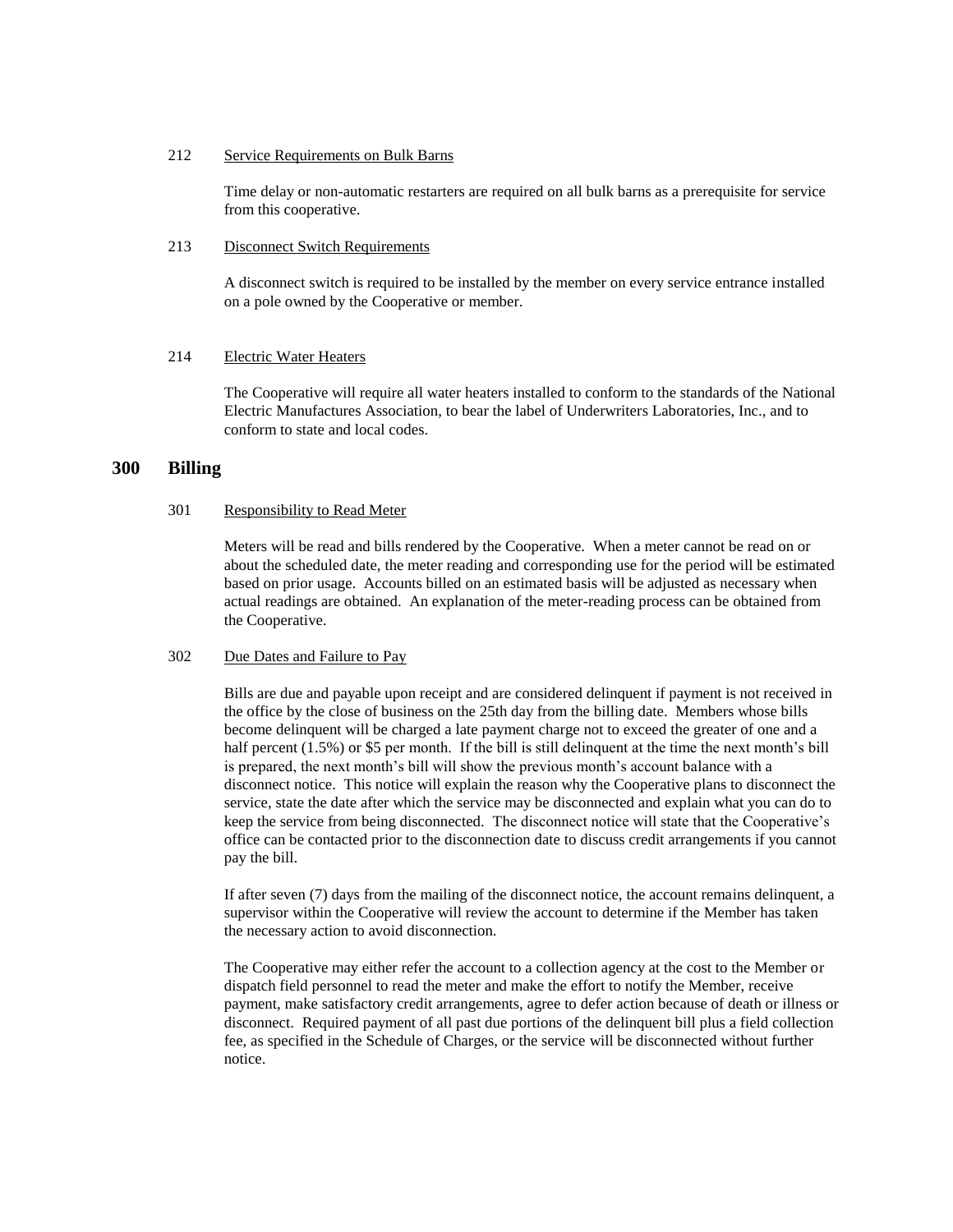Recovery of Collection Costs - Any costs legal or other - incurred by the Cooperative in the collection of delinquent electric bills or other accounts receivable from a patron will be added to the patron's accounts as a precondition for the reconnection of the electric service prior to refunding the membership fee, meter deposit or capital credits.

Members may request in writing that a copy of any disconnect notices be sent to a specified third party.

Upon a member's failure to pay a service bill before the Final Payment Date, the Cooperative will proceed promptly to collect it, together with any arrearages that may have accrued to date of the field trip. If deemed necessary for the Cooperative's financial security, it may also include collection for any unbilled service to the date of the field trip. The Cooperative may also require an initial, or an increase in an existing security deposit under its rule on Service Security Deposits. To cover at least a portion of the cost of such field trip, the member shall also pay an additional charge of \$40. If, upon such field trip, the member cannot be contacted or fails to pay all amounts then owing, including, if required, an initial or an increase in an existing service security deposit the member's service will then be disconnected; unless the serviceman reports circumstances covered by one or more Reasons for Deviation from Established Disconnection Rule and receives approval not to disconnect from a supervisor. In such event the serviceman will leave on the premise a notice substantially in the form attached hereto as Appendix B which will set forth the arrangement that has been agreed to for payment of what is owed plus a \$5 payment agreement fee. If the member fails to fulfill the arrangement for such payment, his service will be forthwith disconnected and an additional charge of \$40 shall become due and owing for such field trip; and upon such disconnection the serviceman will deliver to the member or leave at his premises a second notice substantially in the form attached hereto as Appendix C.

# 303 Multiple Services

If a Member has more than one account, the Cooperative reserves the right to apply any payment made by the Member to any account owed to the Cooperative by the Member. All funds received will first be applied to any interest and penalty on the delinguent account(s) with the remaining funds to be applied against the electric service bill.

#### 304 Bill in Dispute

Failure to receive a bill does not exempt a Member from payment. A duplicate bill may be obtained from the Cooperative. Neither a dispute concerning the amount of a bill or a claim or demand by the Member against the Cooperative will alter the normal requirements for payment. See Complaint Procedure in Section 503 for resolution of disputed bills.

#### 305 Method of Payment

Payment may be made: in person, in after-hours deposit facility, by mail (check or money order only), by bank draft, by telephone with VISA or MasterCard (credit /debit)\* online [\(www.ememc.com\)](http://www.ememc.com/) \*includes a convenience charge by third party for handling the transaction when applicable

A budget billing procedure is offered by the Cooperative for Members who request equal payments throughout the year by completing and signing the Cooperative's Budget Billing Agreement (See Appendix 3).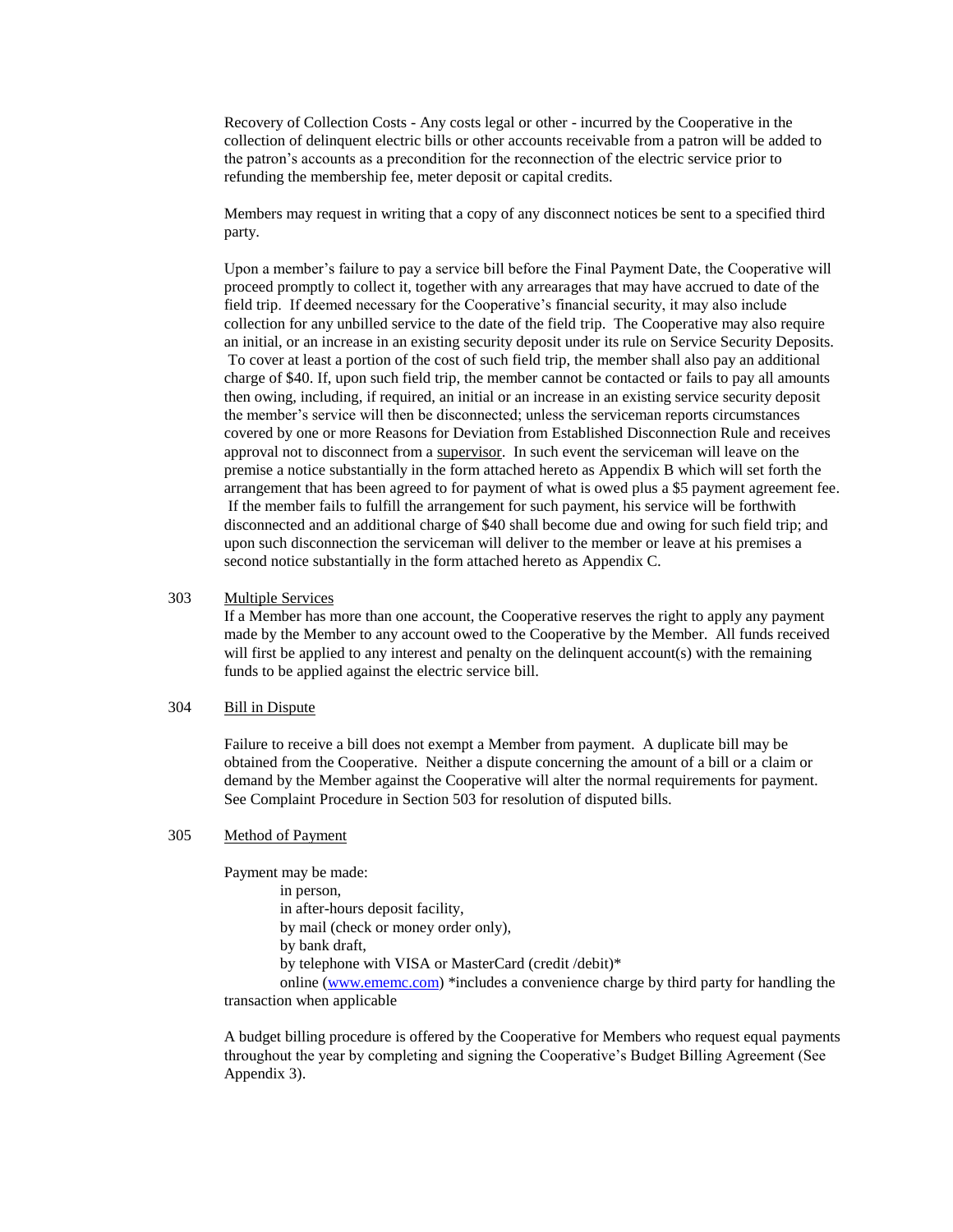#### 306 Returned Checks/Credit Card Charge Backs

Any Member whose check or credit card for payment of service is returned for insufficient funds will be notified immediately and a returned check or credit card charge back fee will be added to the Member's account. Such charges will be up to the maximum allowed by North Carolina law (GS 25-3-572). The returned check or credit card charge back fee and account will be considered to be delinquent, and the delinquent billing handled in accordance with Section 302 above. If the Member is not in good standing and payment is not made within three days after the date of notification, service will be disconnected. If the Cooperative receives more than three (3) such checks or credit card charge backs from a Member in the previous 12 month period, the Cooperative may refuse to accept further checks or credit card charges from that Member.

The Cooperative's bank has agreed to, when possible, inform the Cooperative electronically the first time a member's check is returned unpaid by another bank.

If the check is returned to the Cooperative's bank a second time, the bank does not notify the Cooperative. The bank debits the Cooperative's account with the amount of the check and electronically returns the check to the Cooperative.

Immediately upon receipt of such checks or credit card charge back, a final disconnect notice will be left at the residence for the member and request payment in cash. Electric service to the member will be disconnected if cash payment is not made.

A \$25.00 fee will be added to the amount of each check or credit card charge that is returned by the bank or credit card services. If the member's service is disconnected for non-payment of the check or credit card charge back, a \$40 reconnection fee, plus the \$25 fee, the \$40 collection fee, and the amount of the check or credit card charge back must be paid in cash before the service will be reconnected.

#### 307 Correction for Errors

Billing Adjustments - Adjustments to the electric bill due to inaccurate metering equipment, errors in meter reading or billing will be made promptly. The Cooperative will issue immediate credit when it is in error and the Member will be expected to pay any appropriate additional charges as billed. Payments to the Cooperative may be made in installments over the same period of time during which the error occurred.

If the interval during which the error occurred cannot be determined, then the billing adjustment will be based on an appropriate estimation of usage and/or demand for a given period of time. For Members having a demand of less than 50 kW, that period will not exceed 150 days. For Members having demand more than 50 kW, that period will not exceed 12 months.

When a meter stops or fails to register correctly, or if the calibration is found to be in error of more than plus or minus two percent  $(2\%)$  of one hundred percent  $(100\%)$ , the Member's account will be adjusted accordingly. Meter accuracy calculations are derived using the following equation; (Power Factor  $+$  Light Load Test Result  $+$  Full Load Test Result)/3 = Weighted Average. The Cooperative will periodically test and inspect its meters. (Revised 02/01/08)

A Member may request in writing that a meter be tested. A report will be supplied to the Member within a reasonable time after the completion of the test. A meter test charge, as specified in the Schedule of Charges, will be imposed and refunded if the meter is found to be in error in excess of plus or minus two percent (2%).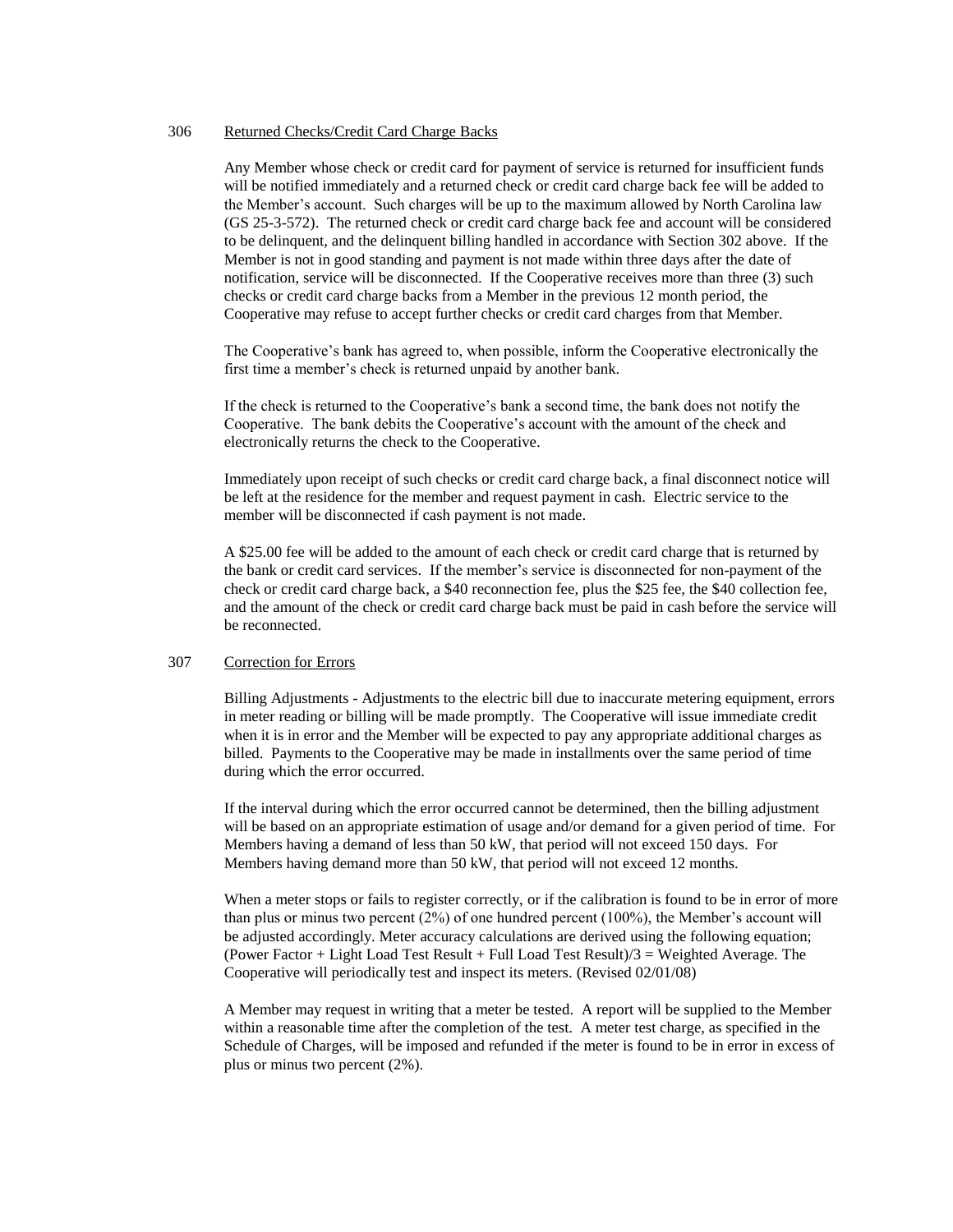If malfunctioning member equipment causes an extraordinary kilowatt-hour usage, the Cooperative may adjust the member's billing so that usage attributed to the equipment malfunction is billed at the Cooperative's average cost of wholesale power. The member must furnish evidence that the malfunction occurred and that the malfunction has been corrected. This adjustment may not exceed two billing periods for any malfunction event.

#### 308 Credit

At the discretion of the Cooperative, credit may be extended to Members in accordance with the following standards:

- A. When it is determined that enforcement of the policy will constitute an undue hardship in relation to the amount of the delinquent bill, and that extension of credit for a fixed time, or arrangement for installment payment of the bill will not unduly impair the Cooperative's ability to effectuate final collection of the bill; or
- B. When the Member involved establishes to the satisfaction of the Cooperative that the Member's failure to pay the bill has resulted from a mistake on the Cooperative's part of a mistake for which the Member was not responsible; or
- C. When the involved bill is a final bill covering service to a farm, home, or other residential structure and the main building thereof has been destroyed by fire not caused by act of arson on the part of the Member or the Member's family; or
- D. When disconnection of service might impose immediate danger to the Member or other persons due to illness or some hazardous condition, or when the household is immediately and directly affected by a death.

#### 309 Unavoidable Cessation of Service by Member

In the event the Member's premises is destroyed by fire, natural disaster, or other casualty, or the operation of its plant is shut down because of strike, fire, natural disaster, or other cause beyond the Member's control, making a complete cessation of service, then upon written notice by the Member to the Cooperative within thirty (30) days thereafter, advising that the Member intends to resume service as soon as possible, any minimum charge, or guarantee occurring after such cessation of service for which the Member may be liable will be waived during the period of such cessation, and the contract will be extended for a corresponding period. The Member's obligation to pay for charges incurred before cessation will be postponed with interest. Otherwise, the agreement for service will immediately terminate.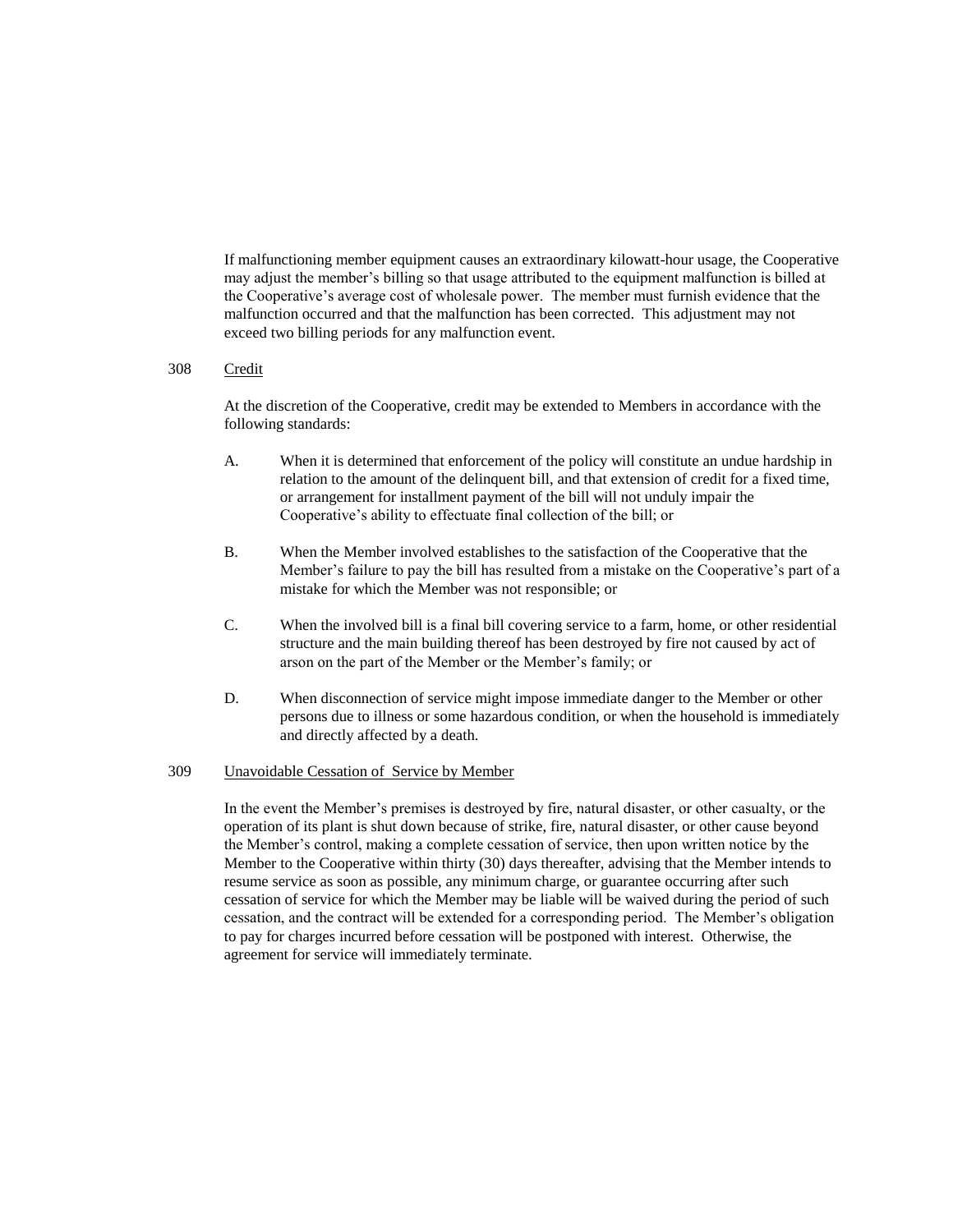#### 310 Billing of Wholesale Power Cost Adjustment (Schedule WPCA)

In order to reduce the wide fluctuations in the monthly billing to members of the Wholesale Power Cost Adjustment (WPCA) the Cooperative will use an average month WPCA factor and adjust it periodically as required to keep the amount billed to members in line with the fuel adjustment charge expense incurred by the Cooperative.

# 311 Collection and Disconnection Rule

Notwithstanding any other provisions of Section 403 and extension of time for paying the electric bill may be granted retiree members whose chief means of support is a monthly Social Security check, provided the member requests such extension and is able to satisfy the Cooperative then they are entitled to this privilege.

#### 312 Capital Credit Payments To Estates Against Which There are Preferred Claims

Upon approval of the Board of Directors to retire capital credits due the estate of a deceased patron, such funds shall be remitted to the duly qualified legal representative of such estate or to the Clerk of Superior Court of the county of the deceased residence; provided, however, in cases where no legal representatives are appointed and said deceased patron leaves a surviving spouse who produces an unpaid funeral bill or other preferred claim against said estate, such payment may, in the discretion of the Chief Executive Officer, be paid by check issued jointly to the surviving spouse and such preferred claimant.

# 313 Drafts

The Cooperative will, when requested to do so by a member, draw a draft in payment of the electric bills.

The member will furnish the Cooperative with a written authorization to draft the checking account. The authorization will include the name of the member's bank and the account numbers to be paid by the draft. The member will, also, instruct the bank to honor drafts drawn by the Cooperative on the account.

The Cooperative will deposit the drafts and mail to the member a receipted bill for each bill paid by draft. Each bill will be marked "Paid by Draft."

Drafts returned unpaid by the bank will be processed in the same manner as checks returned unpaid by the bank. The same fees will also apply.

Drafts will be deposited not more than five (5) days prior to the final payment date of the bills they pay.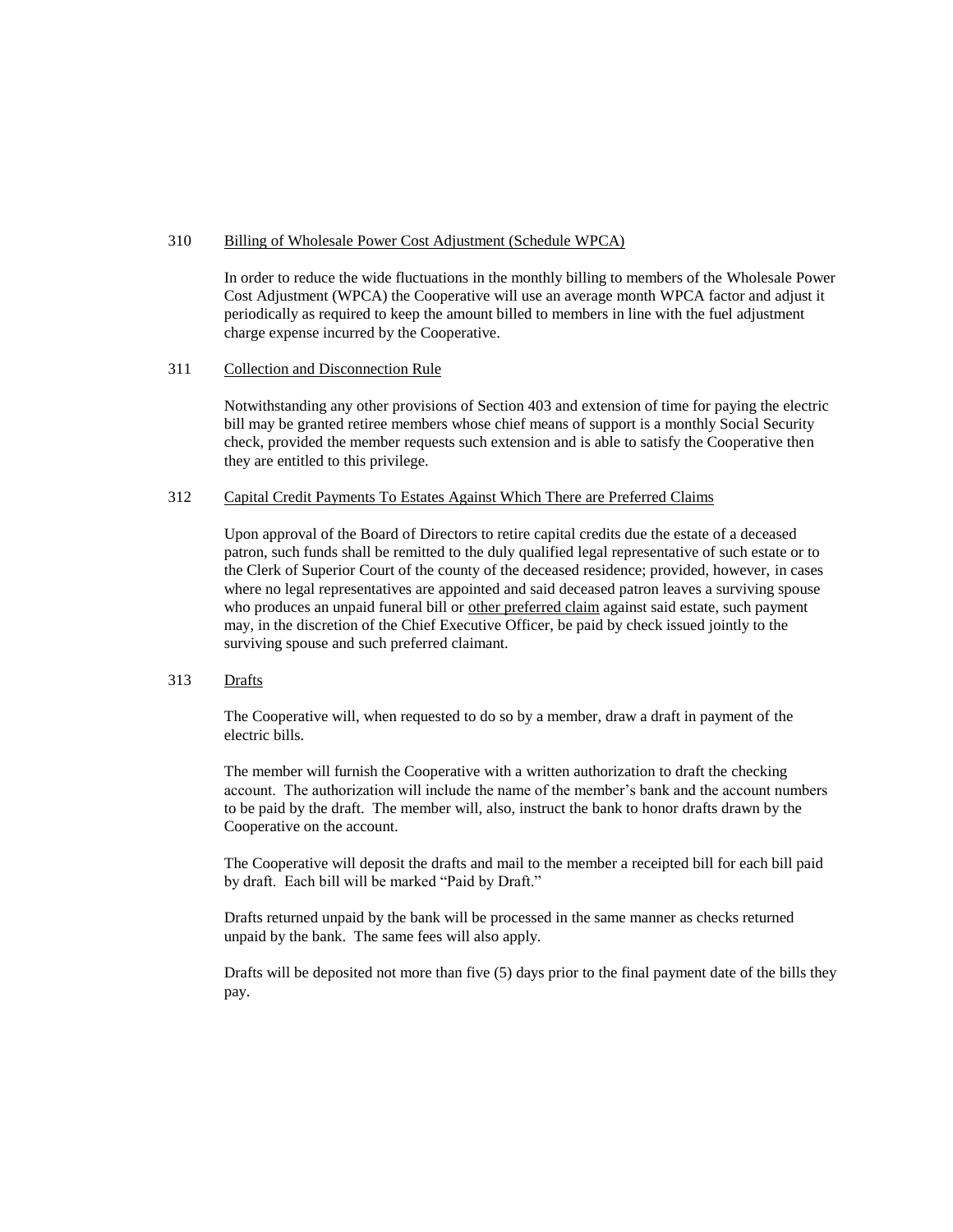#### 314 Payment Agreements

Any Member may receive two (2) payment agreements within a 12 month period. The Member must call or come into the office before the cut-off date that is printed on the disconnect notice to make arrangements. If eligible, the payment agreement will allow the member to pay the amount owed within ten (10) days after the cut-off date. A \$5.00 fee will be charged for all payment agreements in addition to the late payment fee and any field trip fees applicable.

# **400 DISCONNECTION AND RECONNECTION**

#### 401 Disconnection of Service by Cooperative

Service may be disconnected after notice has been given and reasonable time to comply has been allowed for noncompliance with the Bylaws of the Cooperative, the Service Agreement with the Cooperative, or any applicable Federal, State or other local laws, regulations or codes, including, but not limited to, nonpayment and refusal of access to the Cooperative's meters or other facilities on the premises. The discontinuance of service by the Cooperative for any cause as stated in this Rule does not release the member from his obligation to the Cooperative for the payment of any amount then owing.

The Cooperative may disconnect service immediately and without notice for the following reasons:

- A. Discovery of meter or load management equipment tampering or diversion of current.
- B. Use of power for unlawful, unauthorized or fraudulent reasons.
- C. By order of public authority.
- D. Discovery of an electrical condition determined by the Cooperative to be potentially dangerous and eminently hazardous to life or property of the Cooperative or the public.
- E. For repairs, emergency operations, unavoidable shortages, or interruptions in the Cooperative's supply source.
- F. Introduction of foreign electricity on the premises without prior written consent.

For such reconnection and disconnection, the member shall pay the same field trip charges as otherwise provided for under this Rule.

Waiver of default - Any delay or omission on the part of the Cooperative to exercise its right to discontinue service, or the acceptance of a part of any amount due, will not be deemed a waiver by the Cooperative of such right if the Member continues to be or again becomes non-compliant with the Service Agreement.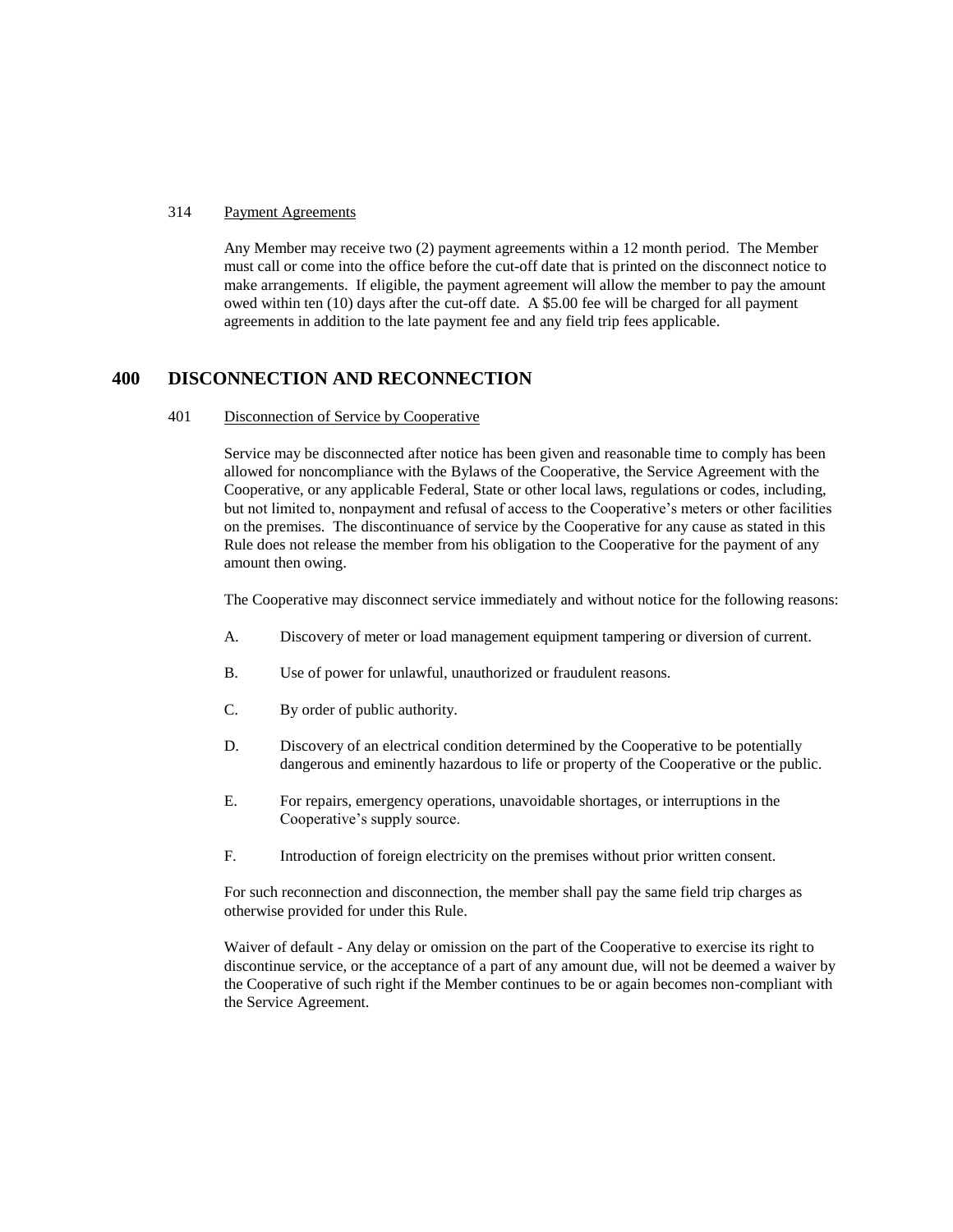# 402 Cold Weather Disconnection

With respect to bills rendered between December 15 and March 15 of every year and in the spirit of the policy considerations expressed by Congress in the Public Utility Regulatory Policies Act (PURPA) of 1978, the notice of proposed termination shall also contain a statement that no termination shall take place without the express approval of the Cooperative's Board of Directors and notification of the North Carolina Rural Utilities Service if the Member can establish all of the following:

- A. That a member of the Member's household is either disabled or 65 years of age or older.
- B. That the Member is unable to pay for such service in full.
- C. That the household is certified by the local social service office which administers the Energy Crisis Assistance Program or other similar programs to be eligible (whether funds are then available or not) to receive assistance under such programs.

The Cooperative may continue to charge interest on accounts that are subject to this provision. As provided in Section 201, the Member must provide advance notification and certification of meeting the requirements for special handling of accounts.

# 403 Reconnection of Service by Cooperative

Subsequent to the disconnection of electric service by the Cooperative for reasons listed in the previous section, service may be reconnected under the following conditions:

- A. The conditions causing the disconnection are corrected.
- B. Payment has been made for the cost of repair or replacement of the Cooperative's meter or any other properties, if tampered with or otherwise damaged or destroyed.
- C. Where the service has been discontinued for non-payment of a bill, meter tampering, unauthorized or illegal use of power, the Cooperative will have the right to refuse service to the same Member or to any other applicant who is a member of the Member's household until the infraction is corrected, credit is reestablished by the Member and all applicable accounts have been paid.
- D. The Member has agreed to comply with reasonable requirements to protect the Cooperative against further infractions.
- E. A reconnection fee and/or any other applicable service charges and security deposits, as specified in the Schedule of Charges, have been paid. Whenever service has been disconnected pursuant to this Rule and is thereafter reconnected for the same member, the member shall first pay a reconnection charge of \$35, if reconnection takes place before 5:00 p.m. on normal business days, or of \$40, if reconnection takes place at any time after 5:00 p.m. on normal work days or during non-normal business hours. The reconnection charges are in addition to the collection charge. Unless request for reconnection are received before 3:00 p.m., the reconnection might not be made during normal business hours.

For such reconnection and disconnection, the member shall pay the same field trip charges as otherwise provided for under this Rule.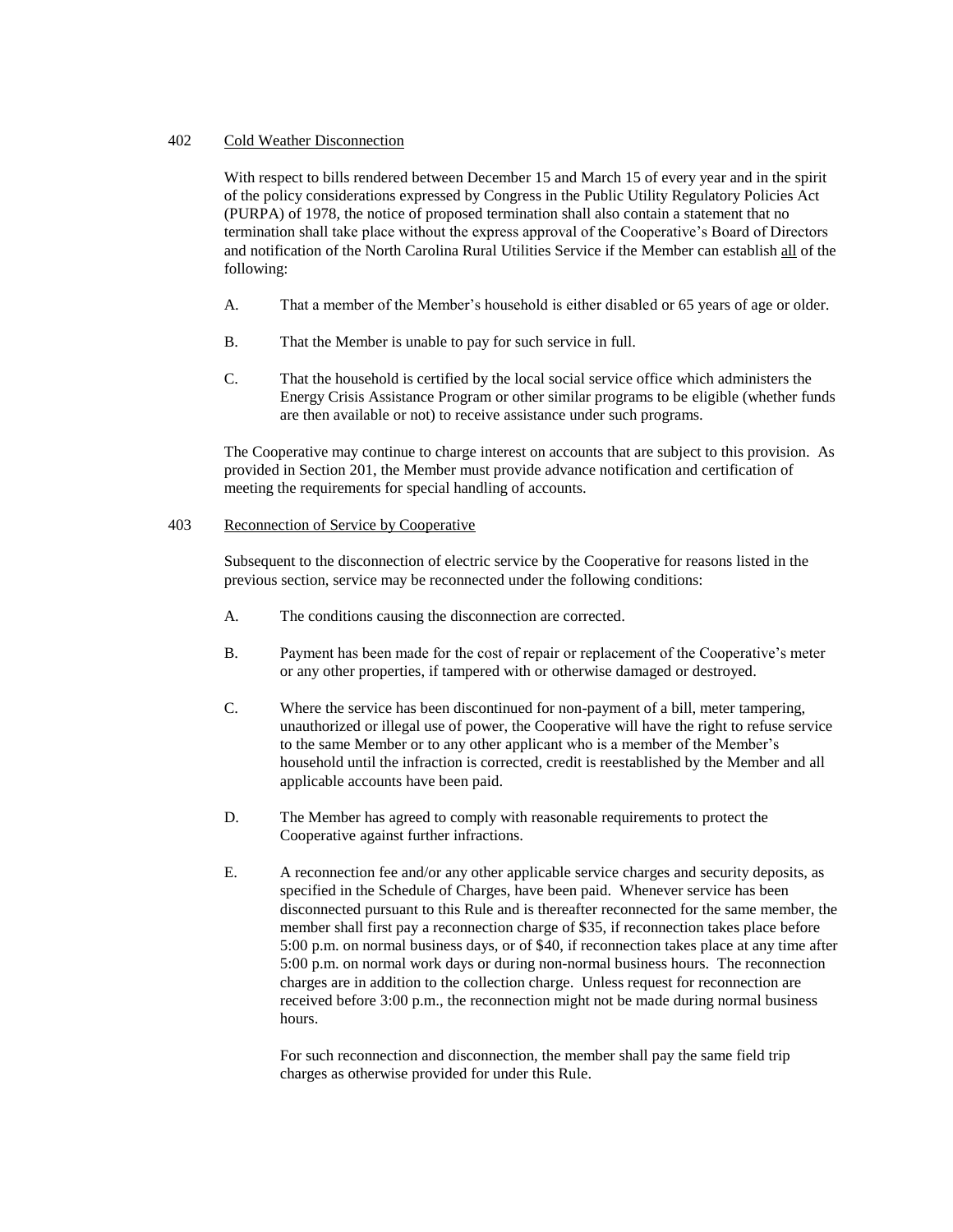Notwithstanding any other provisions of Section 403 a \$35 reconnection and a \$35 disconnection fee will be charged to all members who request a reconnection and a disconnection of service within a 30 day period, and a \$35 reconnection fee and \$35 collection fee to all members who move back on the Cooperative's lines and request electric service after having moved off the system leaving unpaid electric bills.

Payment or corrected condition of a terminated account constitutes a request for reconnect and that may be accomplished at any time after payment or notification of corrected condition is received by the Cooperative. Any appliances or electronic devices will resume operation once electrical service has been restored and is the member's responsibility.

#### 404 Termination of Service by Member

For termination of service, the Member should give a minimum of one working day's notice prior to requested disconnection unless a written contract specifies otherwise.

A member may voluntarily withdraw in good standing from membership under both of the following conditions:

- A. Payment of any and all amounts due the Cooperative, and cessation of any noncompliance with the membership obligations, all as of the effective date of withdrawal; and either removal to other premises not furnished service by the Cooperative, or ceasing to use any central station electric service whatever at any of the premises to which such service has been furnished by the Cooperative pursuant to the service agreement; and
- B. Upon such withdrawal, the Member will receive a refund of the balance of the membership fee and of any service security deposit held by the Cooperative after being applied to the Member's final bill.

# 405 Removal of Idle Services

Idle services or lines may be retired and removed upon statement from the owner that the premises formerly served have been dismantled and removed, and that there is no intention to rebuild a building at that site. In the event of new construction of a house or facilities that would require electric service the owner of such, if he is the same that stated that no additional service would be required, will pay the cost of the construction to the new premises.

#### 406 Security Light Relocations; Removals

A security light is to be initially installed by the Cooperative where the member requests the Cooperative to install it.

A security light will be relocated by the Cooperative at no cost to the member when necessary in order to allow the member to enlarge his house or other physical facilities.

The expense of all other security light relocations, whether requested by the original applicant or a subsequent occupant of the premises, will be paid in its entirety by the member requesting the relocation.

If the Cooperative removes a security light at the member's request and subsequently is asked to reinstall the light by the same member within two years of its removal, the Cooperate will do so upon the member agreeing to pay full cost of the installation.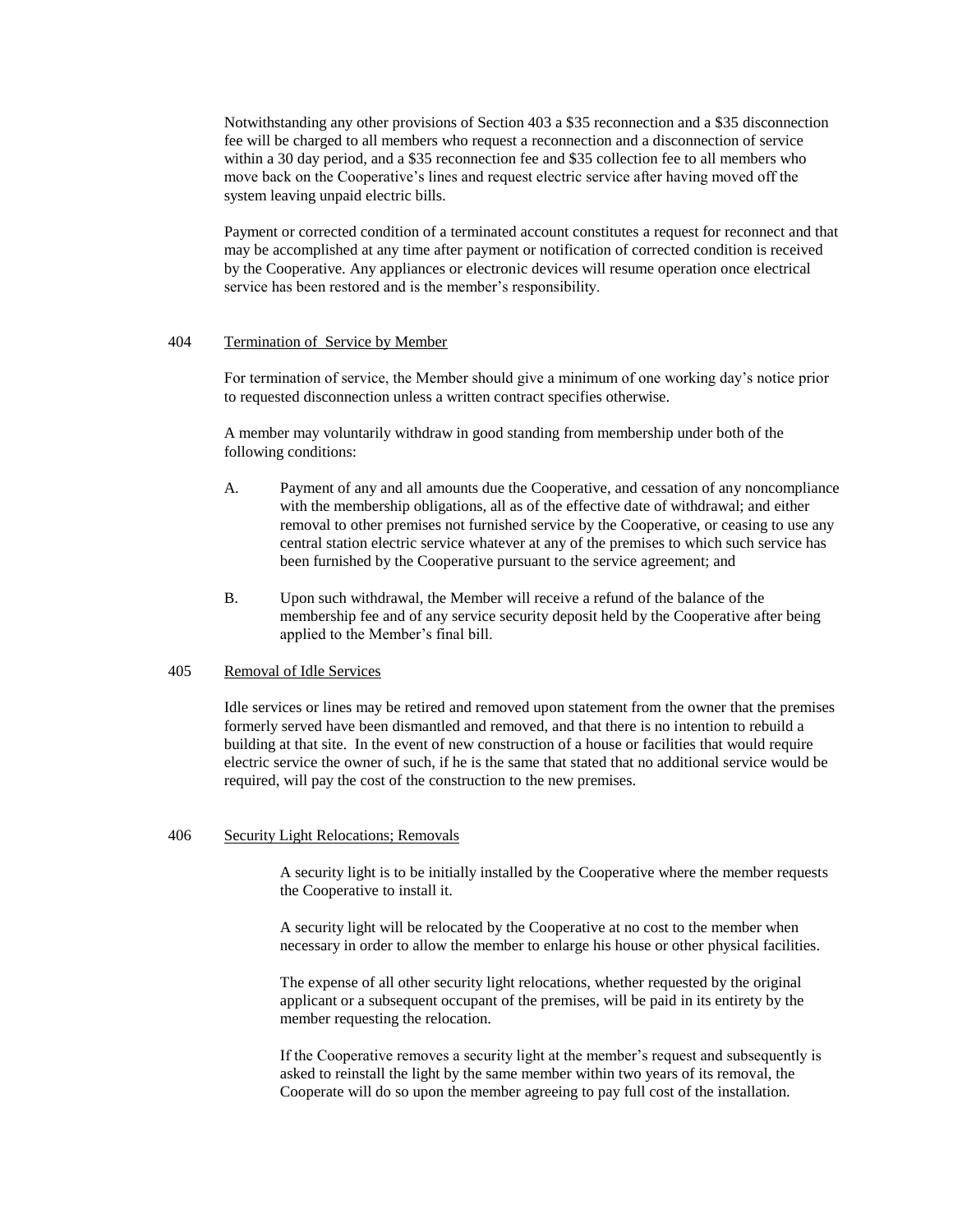Security lights repetitively damaged by external means, other than by acts of nature, will be removed at the option of the Cooperative, unless the member agrees to pay the full cost for repair.

The Cooperative will not sell to a member a security light in place, or the pole on which a security light is, or was mounted upon Chief Executive Officer's approval.

# **500 COOPERATIVE AND MEMBER OBLIGATIONS**

#### 501 Approval and Cooperative's Board Authority

The Cooperative's Board of Directors is the governing body and is the final authority for making and revising these Service Rules and Regulations. These Rules and Regulations and Rate Schedules are on file in the Cooperative's headquarters office, and such filing and publishing will constitute official notice to all Members on such changes. Failure of the Cooperative to enforce any of the terms of these Rules and Regulations will not be deemed as a waiver of its right to do so.

In case of conflict between any provision of the Bylaws and these Service Rules and Regulations, the Bylaws will prevail. In case of conflict between any provision of a Rate Schedule or Rider and of these Service Rules and Regulations, the Rate Schedule or the Rider will prevail.

These Rules and Regulations and Rate Schedules and any changes will be filed with the North Carolina Rural Utilities Service and, additionally, pursuant to North Carolina law (GS-62-138(f)), with the North Carolina Utilities Commission.

#### 502 Responsibility of Member and Cooperative

Electric service is supplied by the Cooperative and purchased by the Member upon the express condition that after it passes the Point of Delivery it becomes the property of the Member to be used only as provided in the Service Agreement. The Cooperative will not be liable for loss or damage to any person, property, business losses or consequential damages whatsoever, resulting directly or indirectly from the use, misuse, or presence of the said electric service after it passes the Point of Delivery or for any loss or damage resulting from the presence, character, or condition of the wires or equipment of the Member or for the inspection or repair of the wires or equipment of the Member. Each member shall be responsible for, and shall indemnify the Cooperative and any other person against injury, loss or damage resulting from any defect in or improper use or maintenance of, such premises and all wiring and apparatus connected thereto or used thereon.

It is understood and agreed that the Cooperative is merely a supplier of electric service, and the Cooperative will not be responsible for any damage or injury to the buildings, motors, apparatus or other property of the Member due to lightning, defects in wiring or other electrical installations, defective equipment or other cause not due to the negligence of the Cooperative. The Cooperative will not be in any way responsible for the transmission, use or control of the electric service beyond the delivery point, except as it might apply to the use of load management programs.

In maintaining the right-of-way, the Cooperative will not be liable for damage to trees, shrubs, lawns, fences, sidewalks or other obstructions incident to the installation, maintenance or replacement of facilities, unless caused by its own negligence.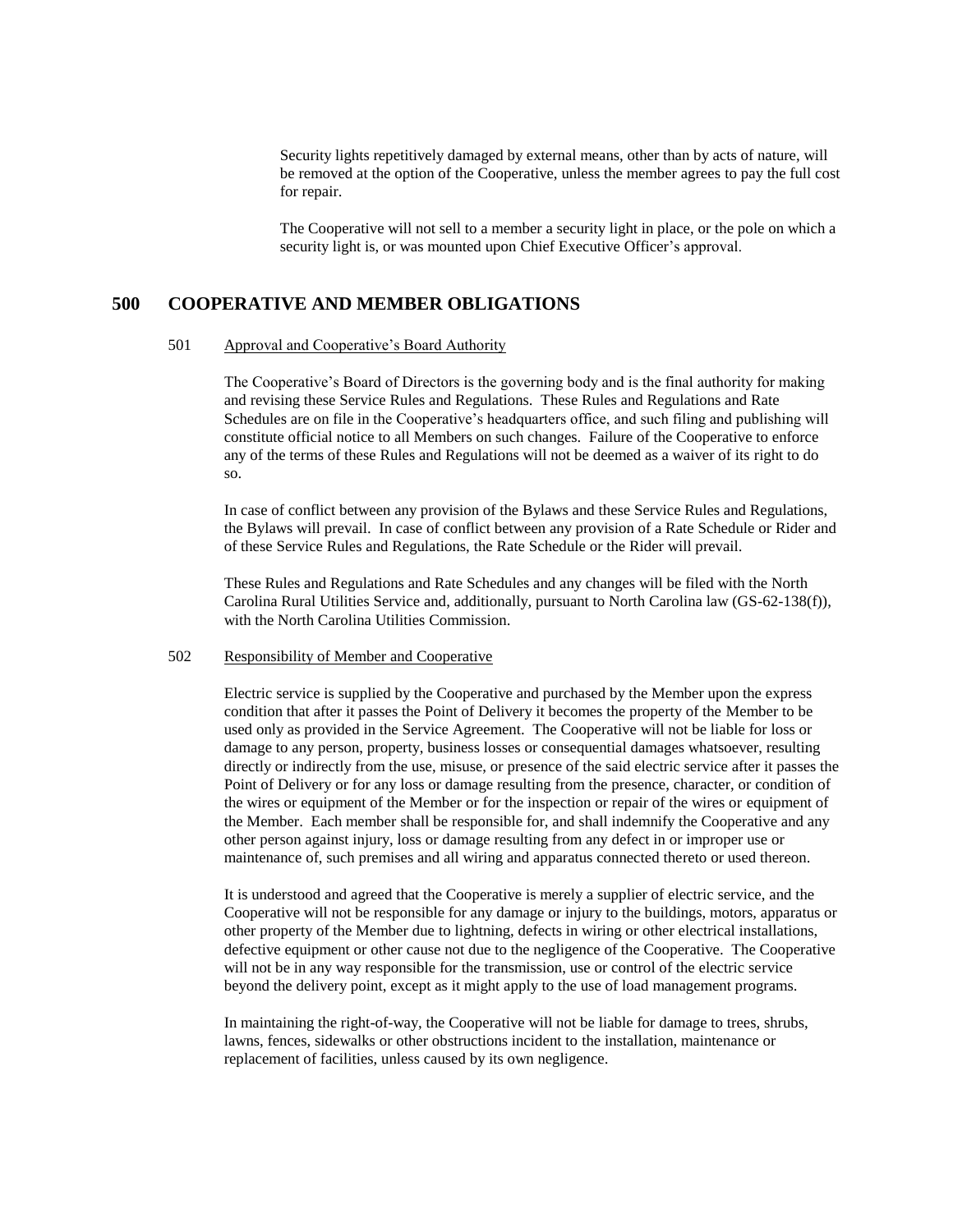All meters, service connections and other equipment furnished by the Cooperative will be, and will remain, the property of the Cooperative. The Member will not interfere with, or alter, the Cooperative's meters, seals, or other property, or permit the same to be done by others than the Cooperative's authorized agent or employee. Damage caused or permitted by the Member to the Cooperative's property will be paid for by the Member. The cost shall include cost of labor, materials, overhead, transportation, and any other expense necessary to repair the property of the Cooperative.

No person or organization will install or attach any wire, sign(s) or other material or equipment to any of the Cooperative's poles, conductors or other fixtures, except without express written consent of the Cooperative. The Cooperative will not authorize the installation of a service entrance on a primary pole under any circumstances.

To the extent that Members may require electric service at a level of less variation allowed under the standard service, any additional equipment required by the Member to ensure the level of power quality will be at the Member's expense. The Cooperative will assist the Member in the technical development of the power quality electric service.

#### 503 Complaint Procedure

A full and prompt investigation will be made of all service complaints. The recommended order for handling quality-of-service or rate complaints is as follows:

- A. File a complaint at the local Cooperative office and allow reasonable time for investigation, advise, and action. If the results are not satisfactory, then:
- B. File a complaint with the Cooperative CEO, providing information and results from the initial complaint and/or naming local Cooperative personnel who handled the complaint. Allow reasonable time for the CEO to act. If the results are still not satisfactory, then:
- C. File a complaint with the North Carolina Rural Utilities Service in Raleigh, North Carolina, 430 North Salisbury Street, Dobbs Building, Raleigh, North Carolina 27611, (919) 733-7513. Allow reasonable time for the Authority to act, then:
- D. If results are still not satisfactory, file a written complaint with the Cooperative Board of Directors. Allow reasonable time for the Board to schedule the item at a regular meeting. Allow reasonable time for the Board's orders on the matter to be carried out.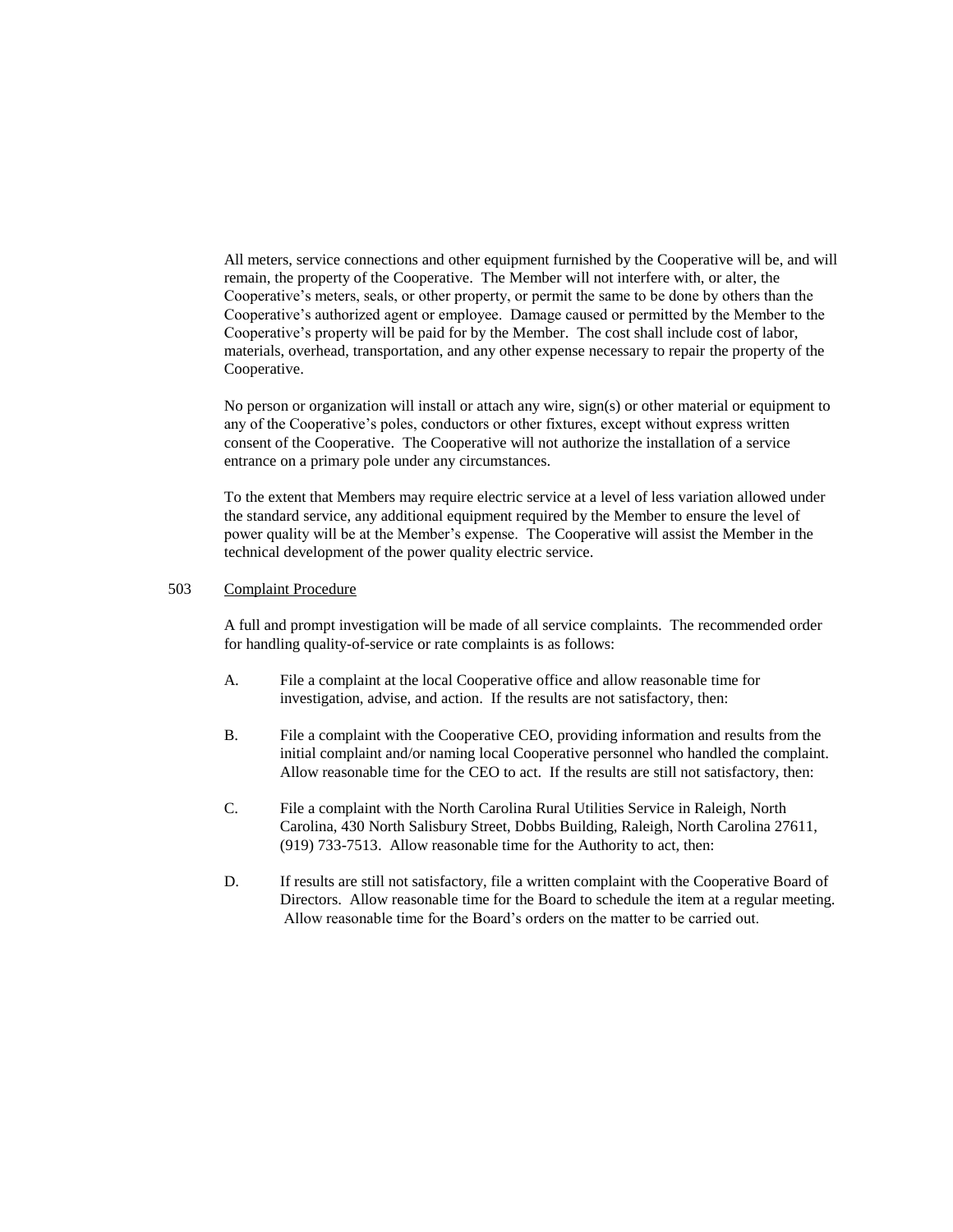# **APPENDIX 1**

# **TYPES OF SERVICE AND RATE SCHEDULES**

# **Notice**

Rate Schedules and terms stated in rate schedules are subject to additions, deletions and changes by the Cooperative's Board of Directors from time to time.

# RATE SCHEDULES TABLE OF CONTENTS

| Title                                                    | Page No. |
|----------------------------------------------------------|----------|
| Schedule A – Public Street and Highway Lighting Service  | 1        |
| Schedule B – Residential Service                         | 2        |
| Schedule C – Residential Time-of-Use Service             | 4        |
| Schedule D - Seasonal Service                            | 6        |
| Schedule E – General Service                             | 8        |
| Schedule F – Large Power Service                         | 10       |
| Schedule G – Security Lighting Service                   | 12       |
| Schedule H – Resale Service                              | 13       |
| Rider No. 3 – Primary Service                            | 15       |
| Schedule SSL – Subdivision Street Lighting Service       | 17       |
| Schedule WPCA – Wholesale Power Cost Adjustment          | 21       |
| Rider SRG – Small Renewable Generation Rider             | 22       |
| Rider REPS 1 – Renewable Energy Portfolio Standard Rider | 25       |
| Rider EE $1$ – Energy Efficiency Rider                   | 26       |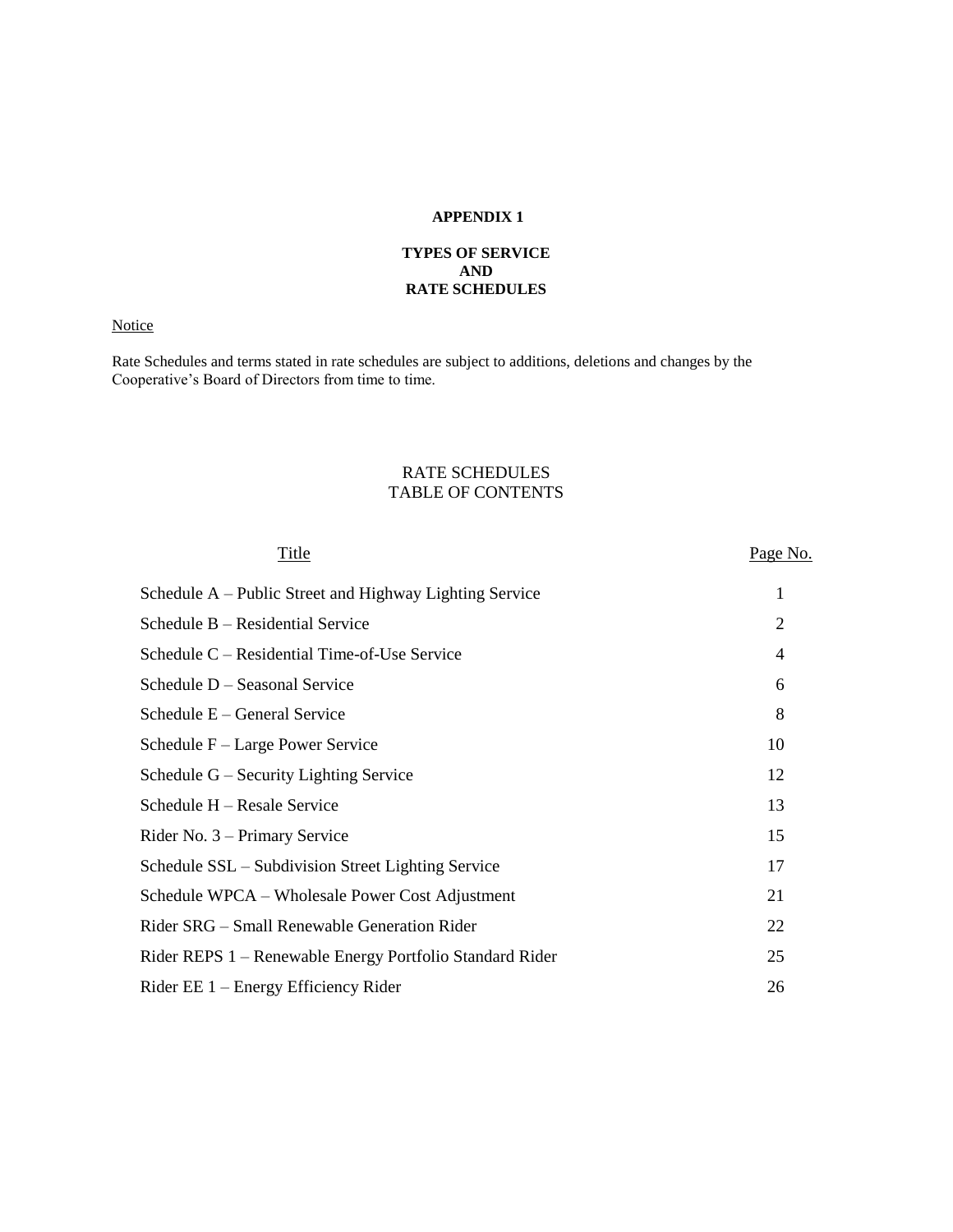# **APPENDIX 2 SCHEDULE OF CHARGES**

| 1. | Membership Deposit                                                                                            | \$10.00                                                     |
|----|---------------------------------------------------------------------------------------------------------------|-------------------------------------------------------------|
| 2. | <b>Connection Fee</b>                                                                                         | \$10.00                                                     |
| 3. | Line Extension Fee (Per Policy on Line Extension Fee)                                                         | As Calculated                                               |
| 4. | Late Payment Fee                                                                                              | the greater of $1.5\%$ or \$5.00 per month                  |
| 5. | Payment Arrangement Fee                                                                                       | \$5.00                                                      |
| 6. | Disconnect Fee, per service, per trip, before 5:00 p.m.                                                       | \$40.00                                                     |
| 7. | Disconnect Fee, per service, per trip, after 5:00 p.m.                                                        | \$70.00                                                     |
| 8. | Reconnection Fee, per service, per trip                                                                       | \$40.00                                                     |
| 9. | Field Trip Fee                                                                                                | \$40.00                                                     |
|    | 10. Returned Check Fee                                                                                        | \$25.00                                                     |
|    | 11. Credit Card Charge Back Fee                                                                               | \$25.00                                                     |
|    | 12. Service Security Deposit<br>Residence – with prior history<br>Residence – no prior history<br>Large Power | 2 x highest bill<br>\$300<br>contract amount or 2 mths bill |
|    | 13. Security Light Deposit                                                                                    | \$30.00                                                     |
|    | 14. Security Light Reconnect Fee*                                                                             | \$40.00                                                     |
|    | 15. Security Light Disconnect Fee<br>(Less than five years' service)                                          | \$40.00                                                     |
|    | 16. Collection Fee, If Submitted to Collection Agency                                                         | 50% of outstanding balance                                  |
|    | 17. Meter Test Fee                                                                                            | \$40.00                                                     |

0Note: Refer to Service Rules and Regulations for conditions under which charges are applied.

\*Not charged to new member or member requesting an existing security light to be connected in their name for the first time.